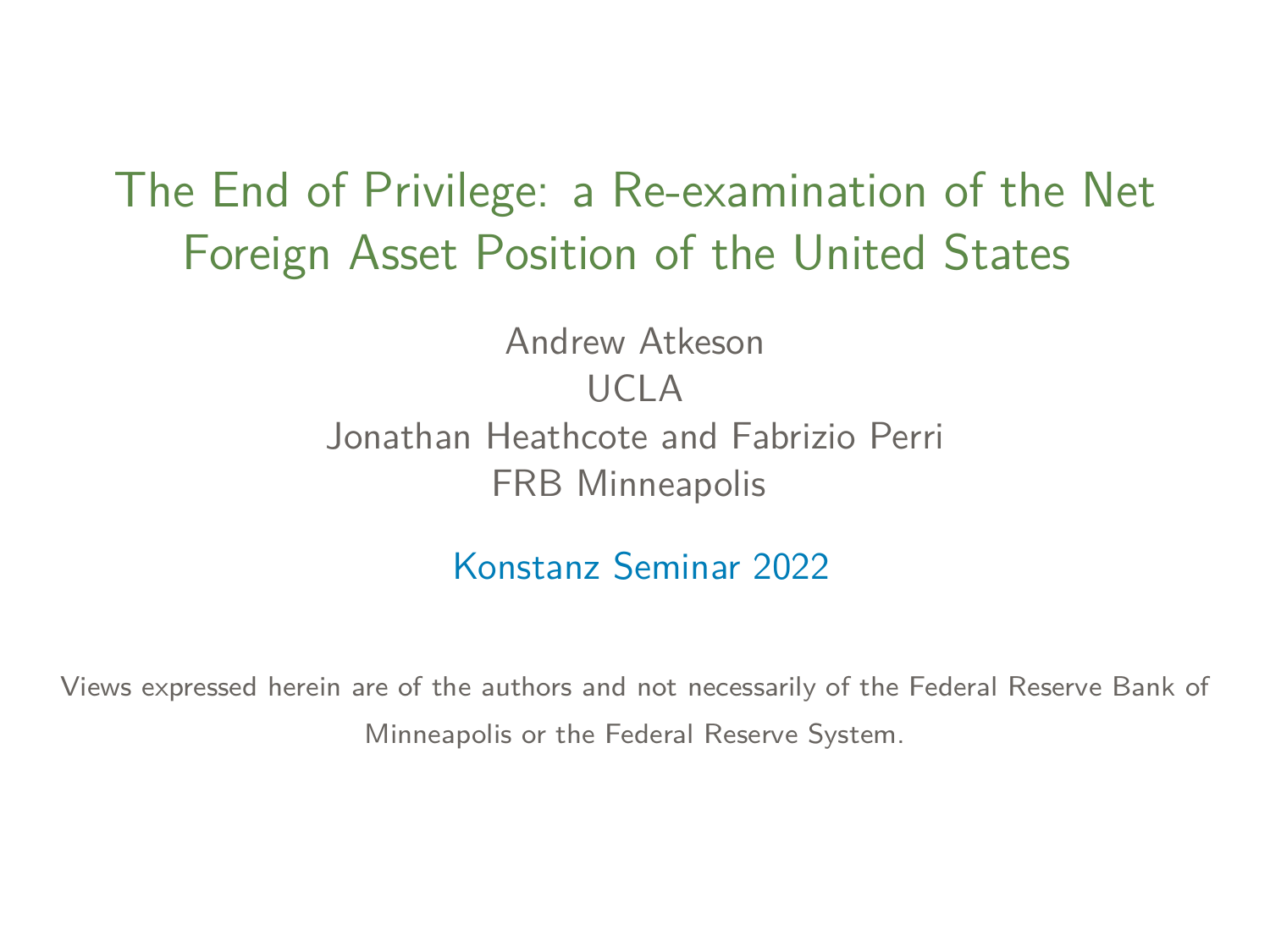Over last decade unprecedented decline in Net Foreign Asset Position of the United States



• NFA = Market value of foreign assets owned by Americans - U.S. assets owned by foreigners and 1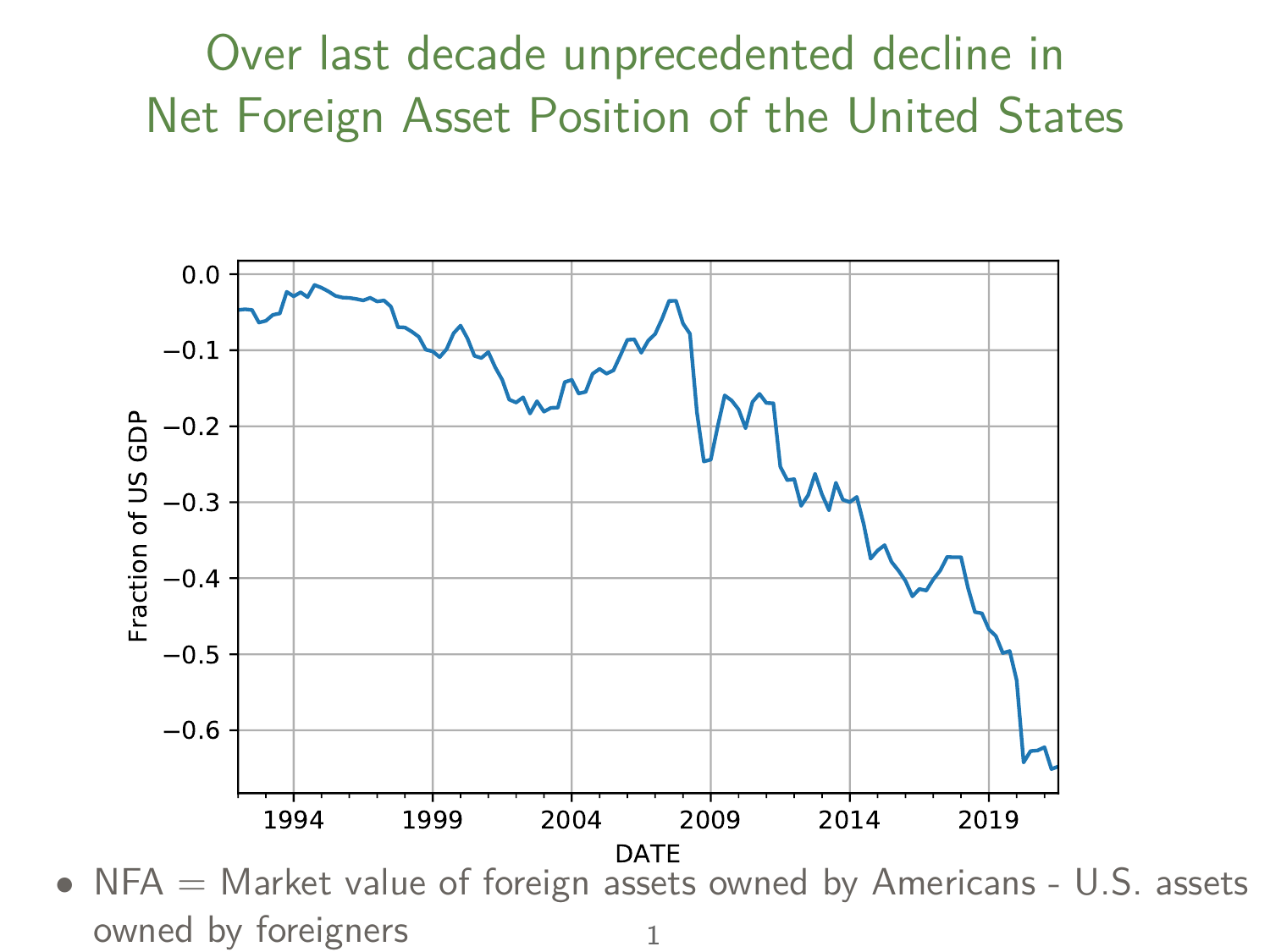# Part 1: Accounting for NFA Dynamics

- Original view emphasized CA as determinant of NFA
- Newer view recognizes valuations effects matter
	- $\triangleright$  Gourinchas & Rey 2007 emphasized that changes in relative prices of portfolios of foreign assets/liabilities (valuation effects) can induce adjustment in NFA
	- ▶ 1990s: United States run substantial CA deficits, yet NFA did not decline much due to positive valuation effects (our notion of privilege)
	- ▶ Post 2010: United States run modest CA deficits, yet rapidly deteriorating NFA due to negative valuations (end of privilege)
	- $\triangleright$  Key driver: **boom in U.S. equities** (relative for foreign)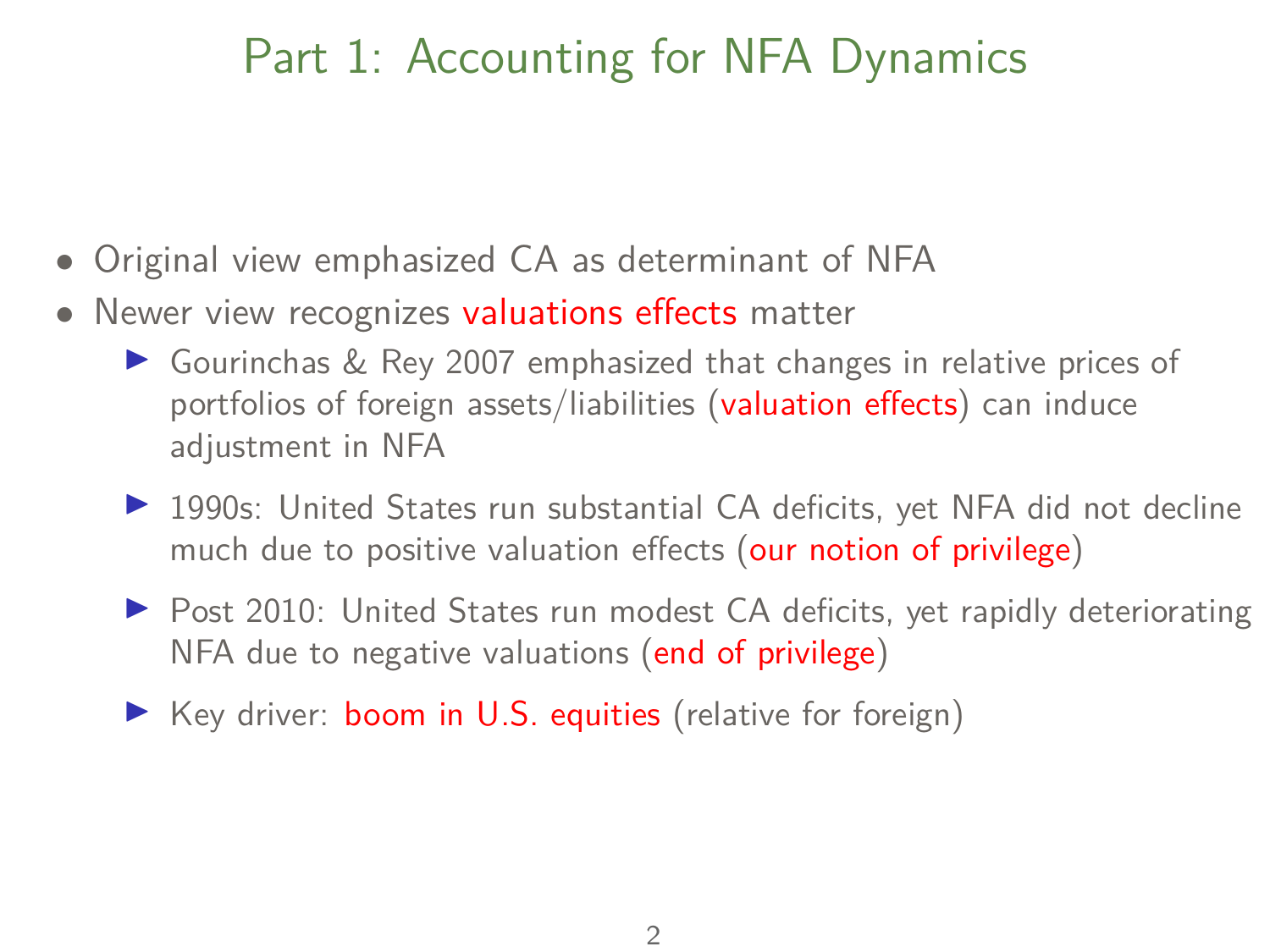## Part 2: What does this mean for Americans?

• Use simple model  $+$  data to assess cause of U.S. equity boom

 $\triangleright$  open economy version of Farhi and Gourio (2018)

- Preferred explanation: increase in profitability of U.S. corporations
- Implies large transfers of resources from U.S. to RoW
- Ex-post loss for U.S., ex-ante desirable?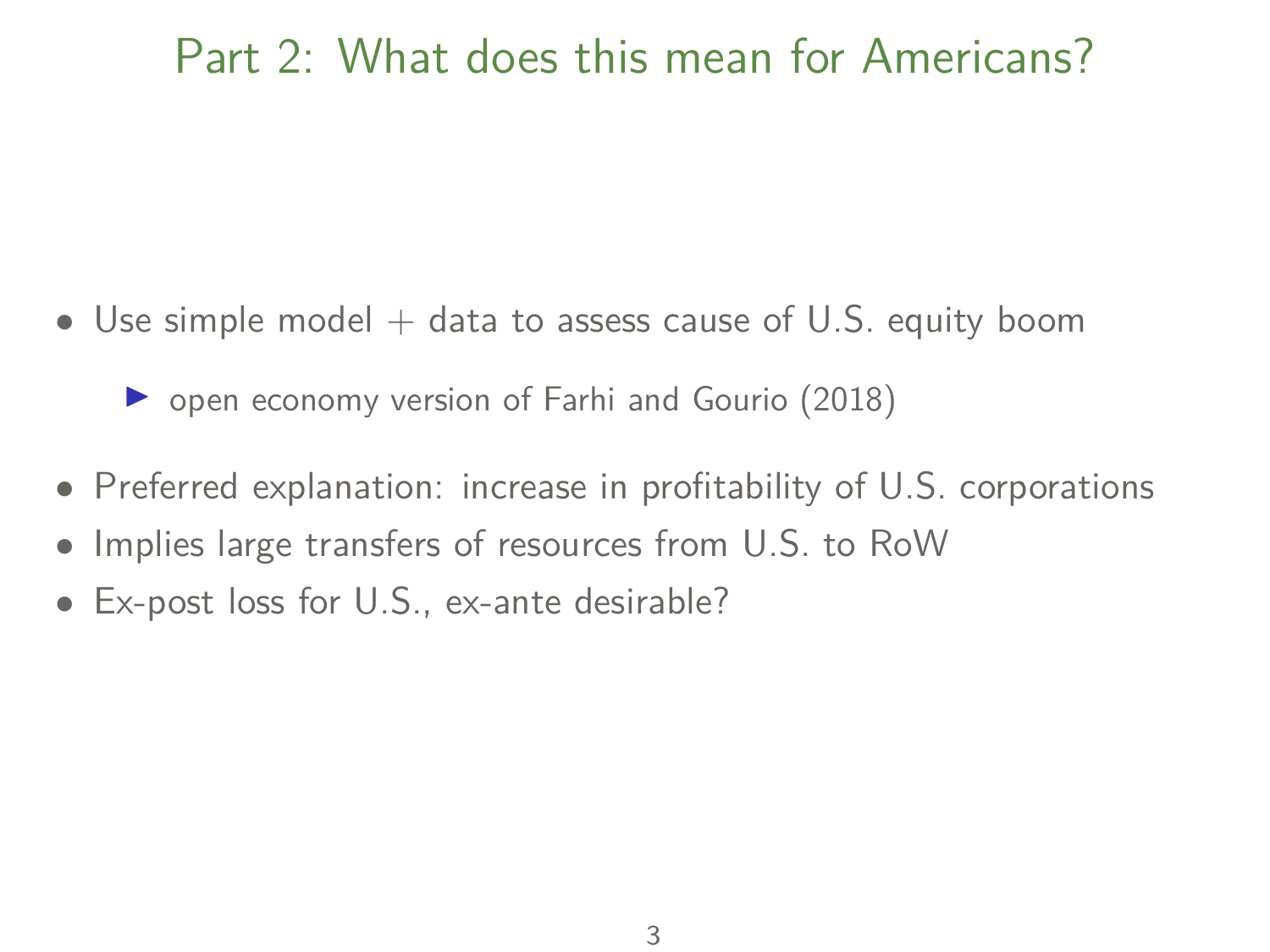#### Part 1: Accounting for NFA Dynamics



• Iterating yields

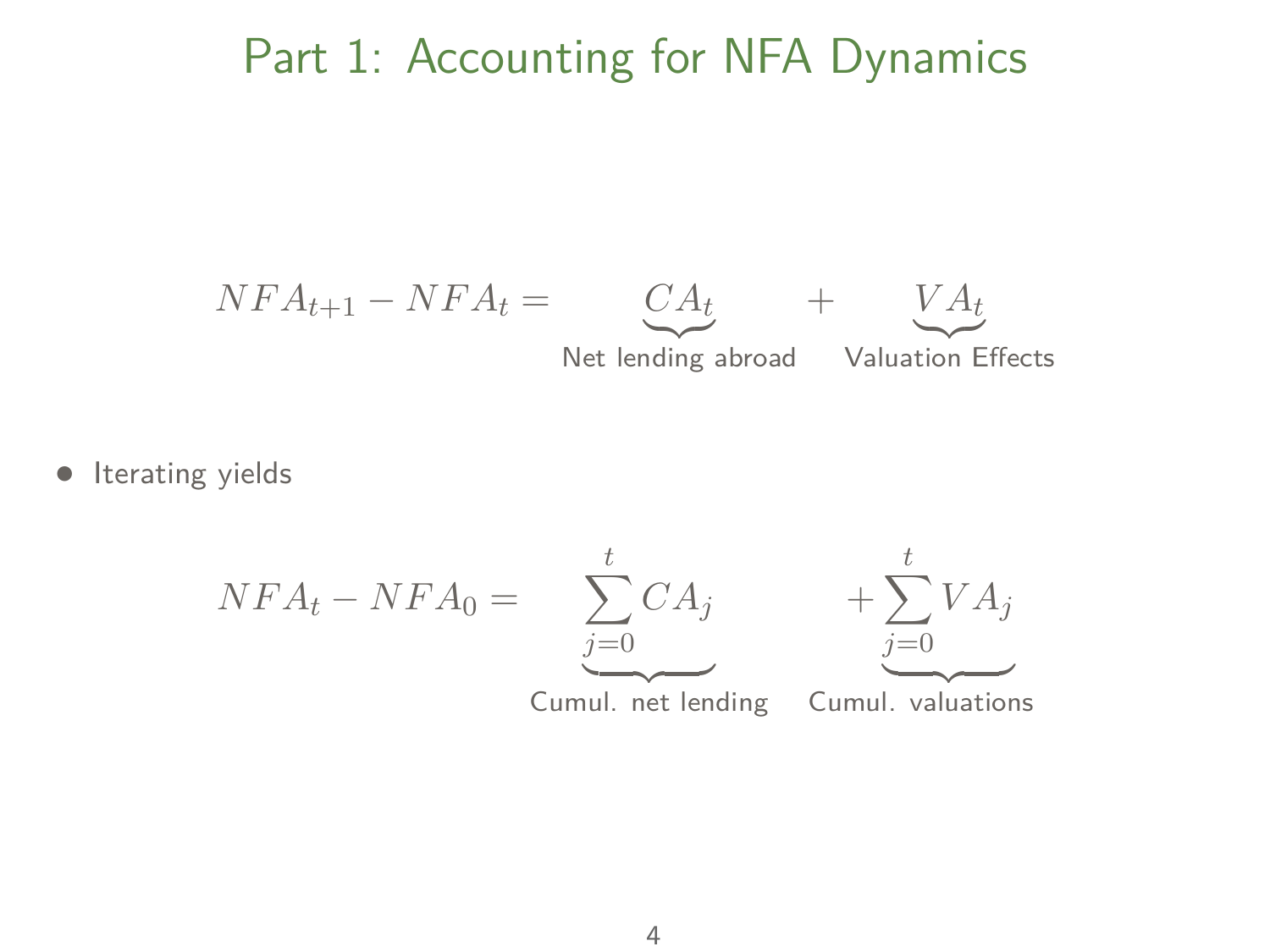## The Privilege



• Pre 2010: US run substantial CA deficits, yet NFA did not decline much due to positive valuation effects (Gourinchas and Rey, 2007)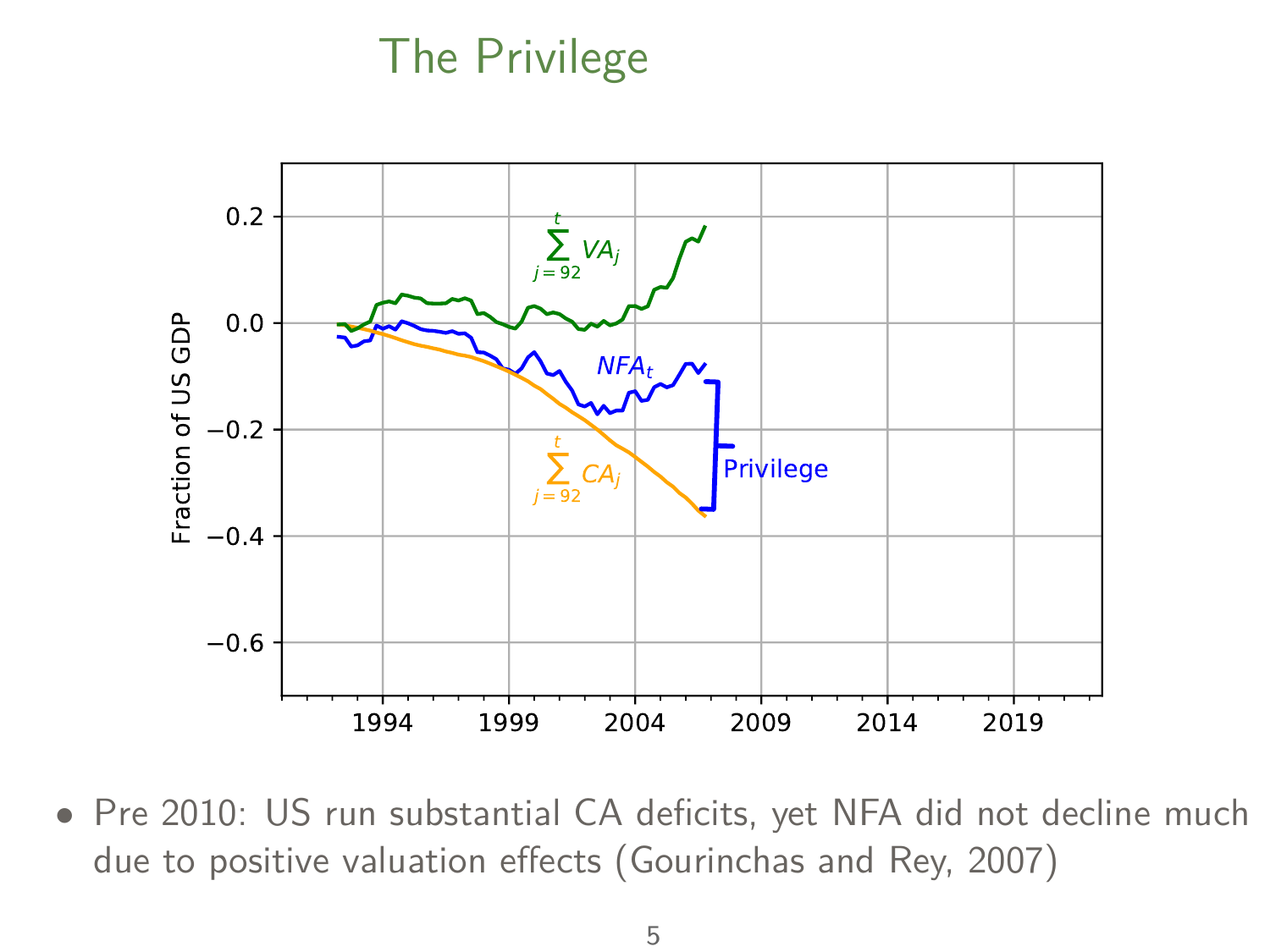#### The Privilege and its end



• Post 2010: US CA stabilizes, yet negative valuation effects drive decline in NFA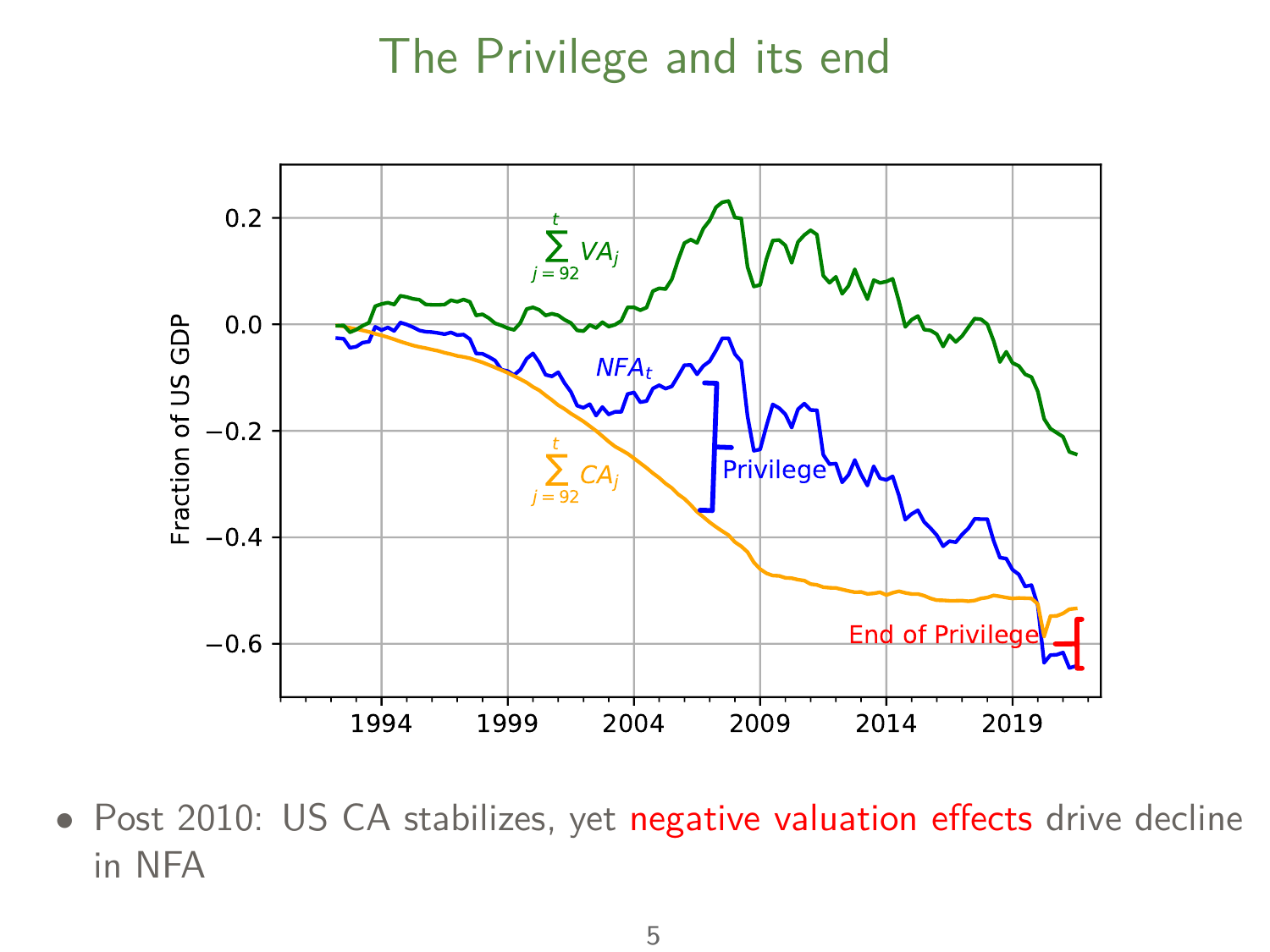#### Negative Valuation effects: 2010-2021



• Valuation effects mostly in Portfolio and FDI equity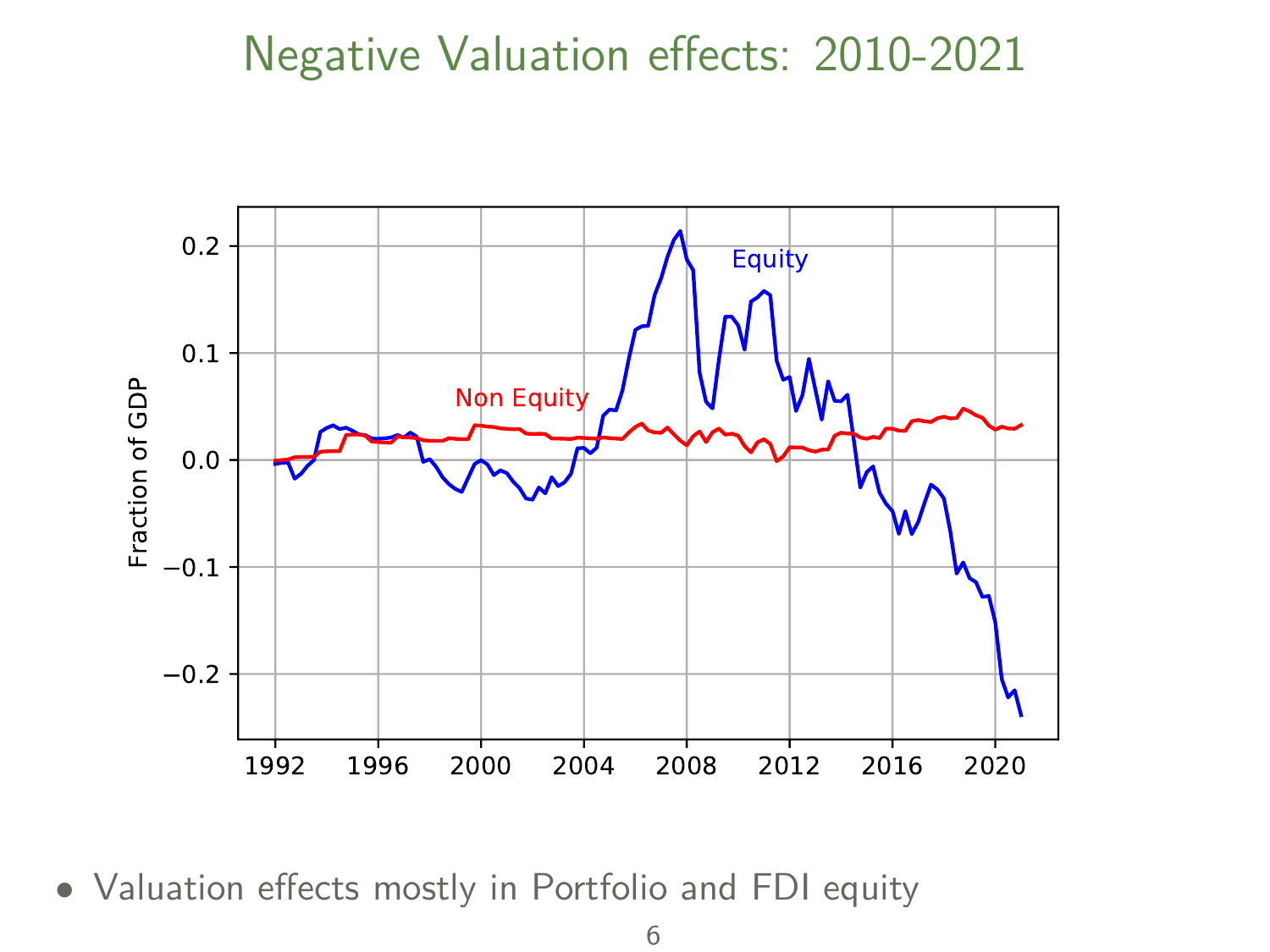## Large Gross Equity Positions



- Equity is both portfolio and direct investment equity
- Non-equity is bonds, loans, deposits, currency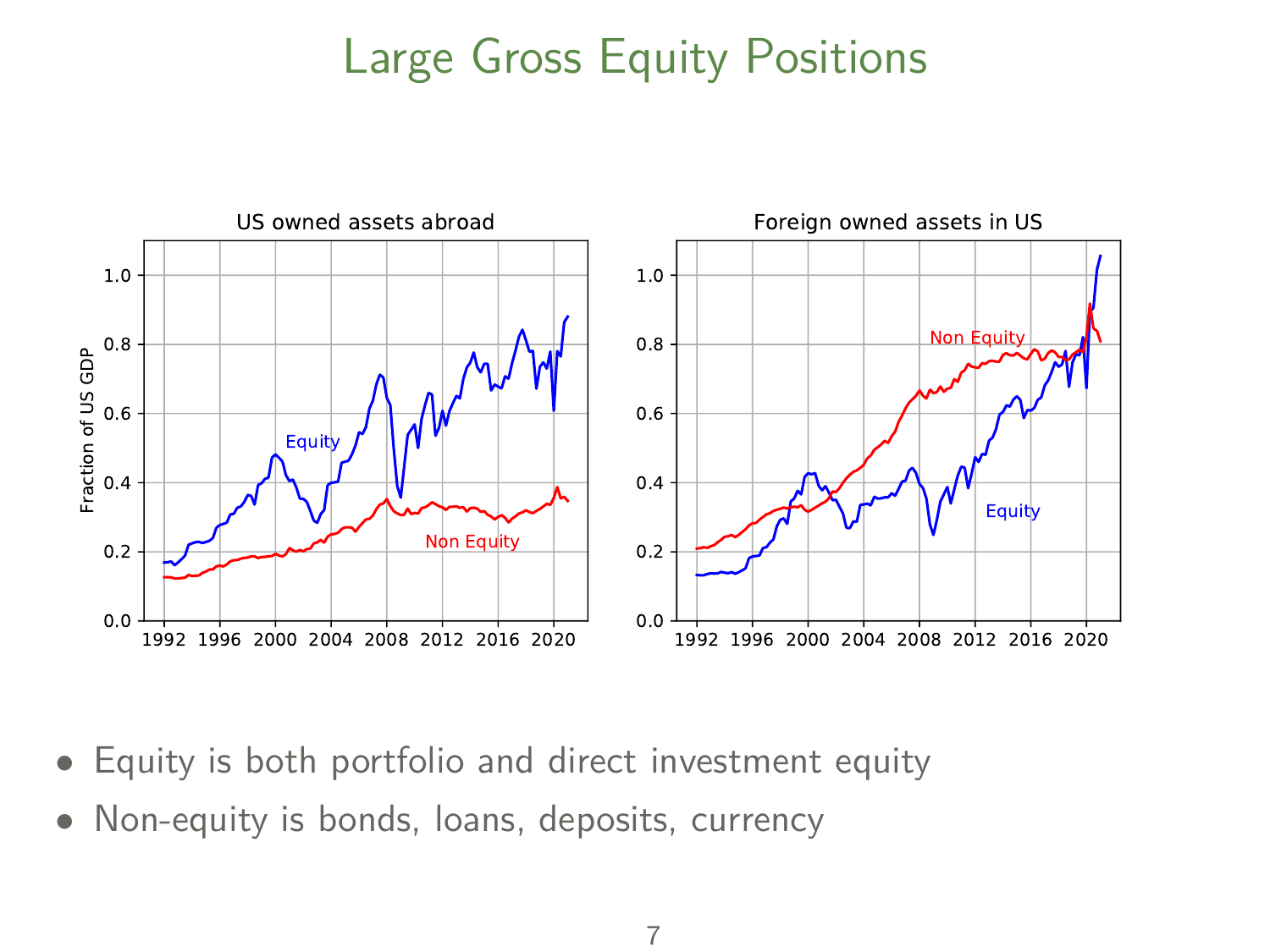## Equity prices divergence



• Only small fraction of divergence due to USD appreciation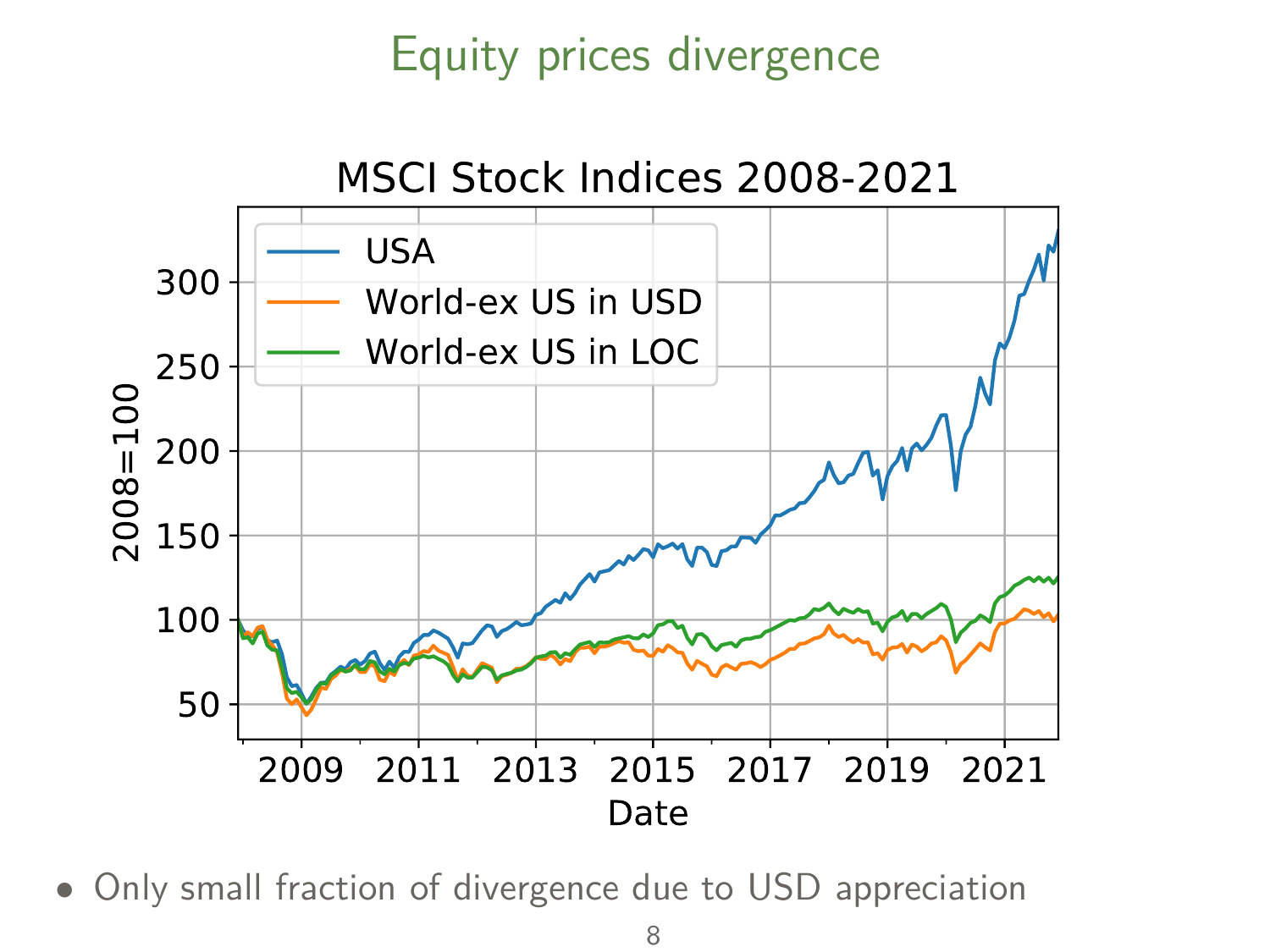# Equity v/s Non Equity Summary



- Current account mostly financed by non-equity flows
- Equity position driven by changes in equity valuations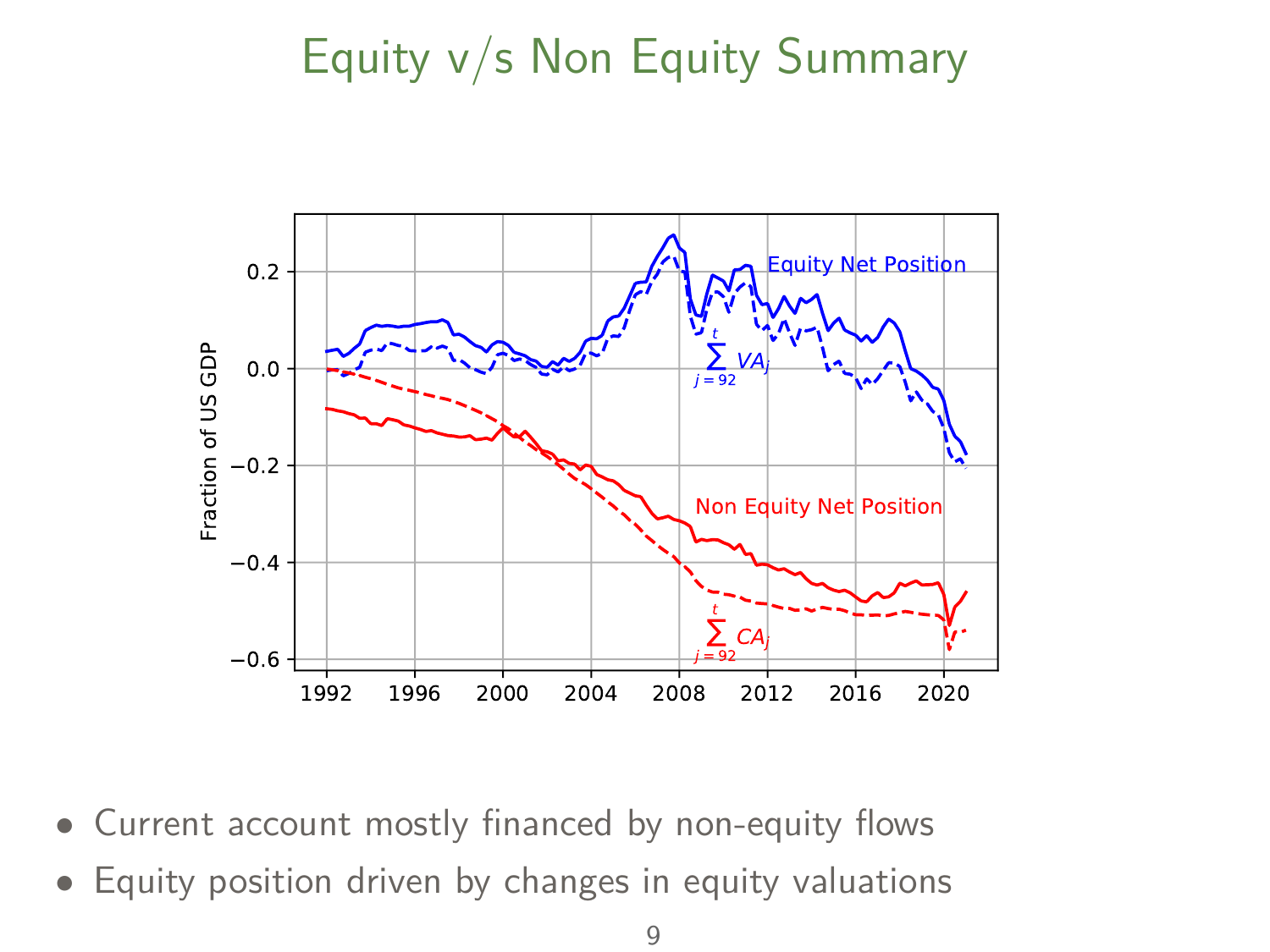# NFA Dynamics Summary

- <span id="page-11-0"></span>• US NFA position fell from  $-10\%$  of GDP in 2007 to  $-65\%$  in 2021
- Current account deficits accounted for only 15pp of decline
- Dominant driver (40pp): equity valuation effects
- Reflecting strong performance of U.S. equities coupled with large (40%) of GDP) foreign ownership of U.S. equity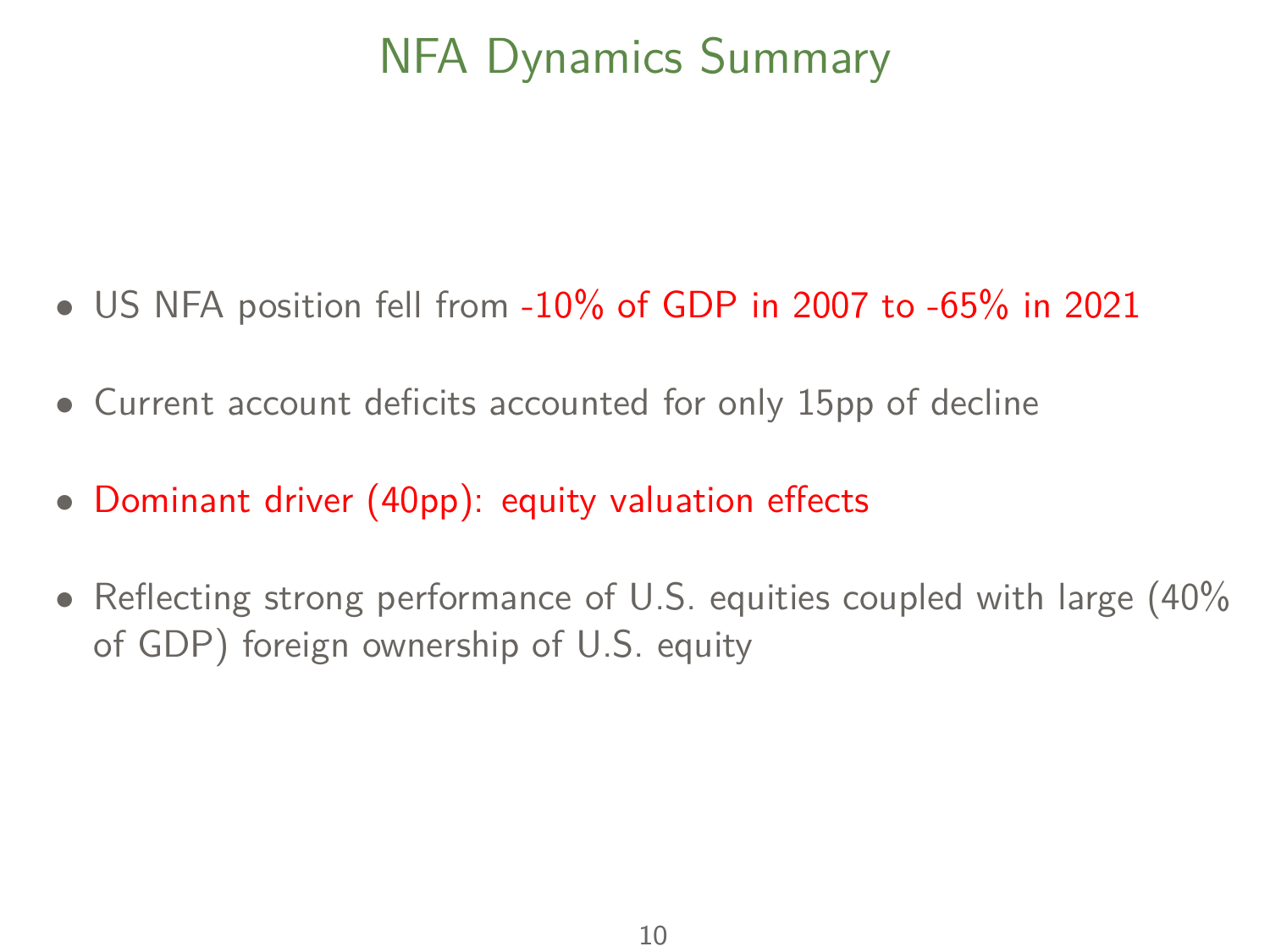## Part 2: What does this mean for Americans?

- To answer need to understand what drives rising US equity values
- Farhi and Gourio (2018) in an international setting
- Look for shocks that match asset prices and macro data
- Implications for the NFA position? for US welfare?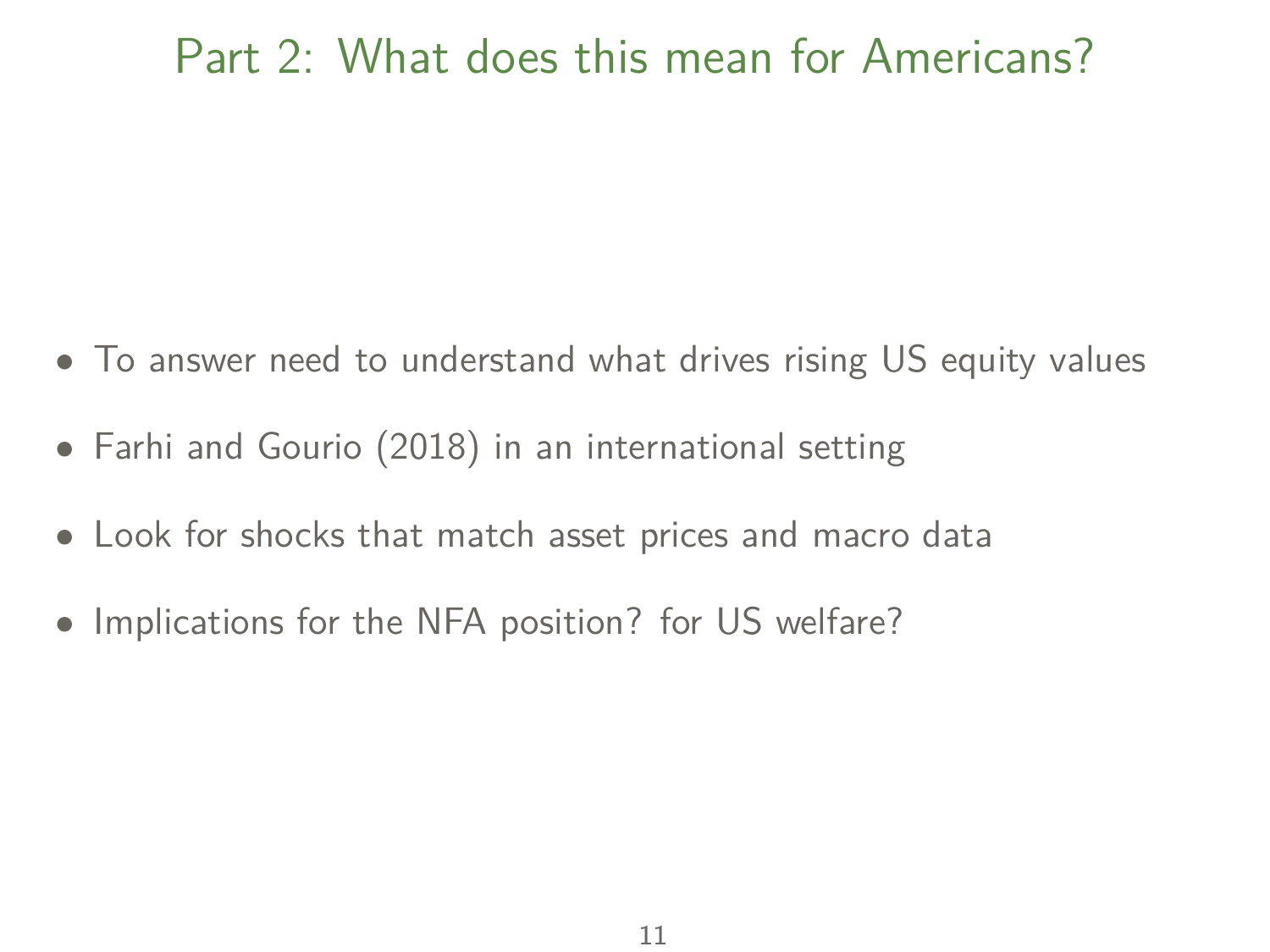# Key Model Elements

- Two countries (US and RoW), one final good, continuum of intermediates produced with *K* and *L*
- Markups: Each intermediate Bertrand competition between leader (prod  $z$ *H*) and follower (prod  $z$ <sup>L</sup>) implies markup is  $\frac{z_H}{z_L}$
- Equity: claims to dividends (including capital income and mark-ups) of intermediate firms, so mark-up  $\uparrow \rightarrow$  dividend  $\uparrow \rightarrow$  price  $\uparrow$
- Fixed internationally diversified equity portfolios. Trade in risk free bond
- Can characterize closed form solution
- U.S. specific, one time, unexpected shock on BGP:
	- ▶ Increase in markups of U.S. corporations  $\frac{z_H}{z_L}$  ↑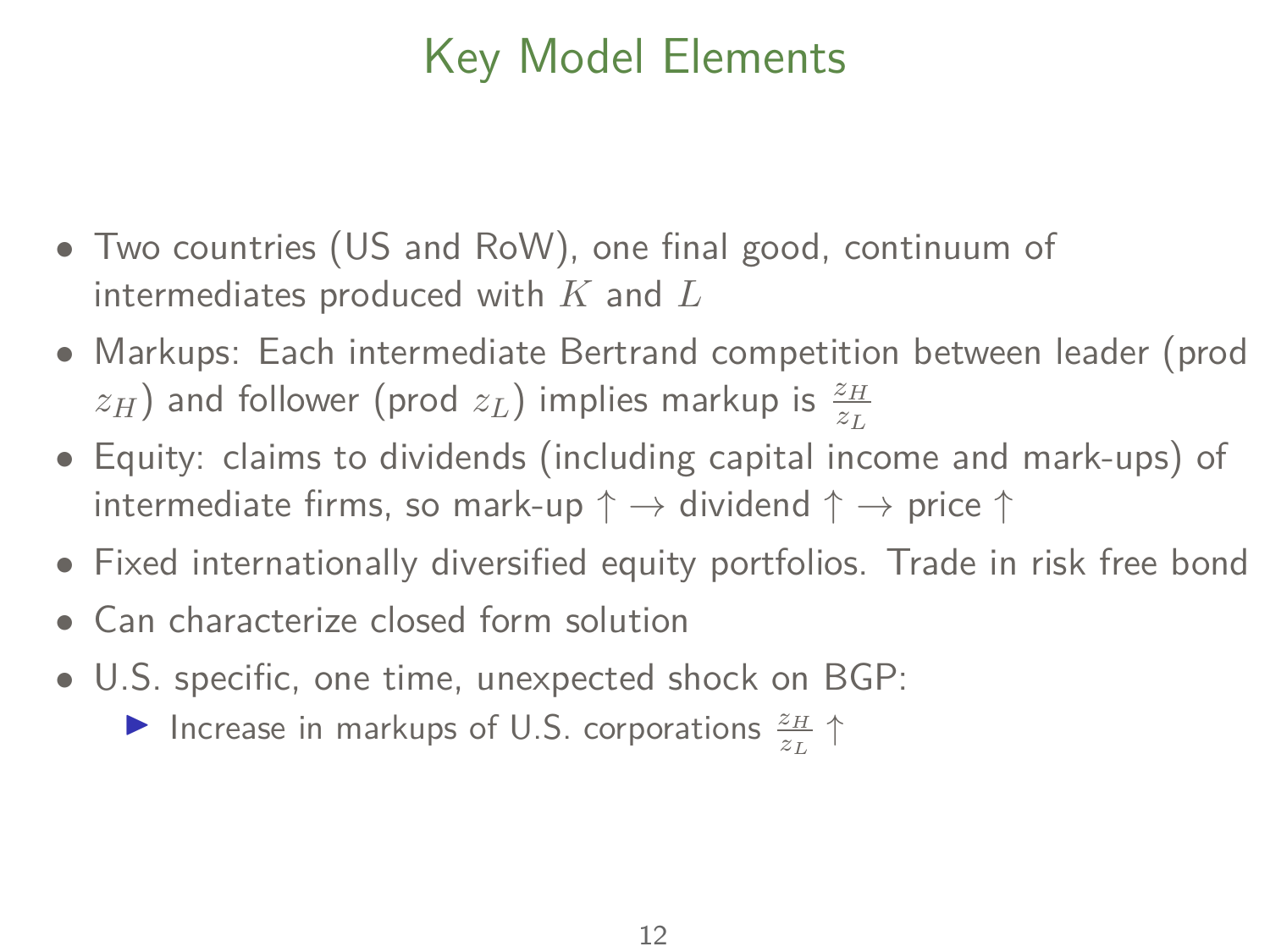#### Firms

• Final output is CES composite of intermediate varieties

$$
Y=\left(\int_0^1 Y_i^{\frac{\varepsilon-1}{\varepsilon}}di\right)^{\frac{\varepsilon}{\varepsilon-1}}
$$

- Each variety *i* can be produced by
	- $\triangleright$  single leader firm with productivity  $z_H$
	- $\triangleright$  competitive fringe of **followers** with productivity  $z_L$

$$
Y_i = zK_i^{\alpha}(ZL_i)^{1-\alpha}
$$

- Firms rent capital at rate *R* and labor at rate *W*
- Capital's share in production is *α*
- Growth in labor productivity *Z* at rate *g*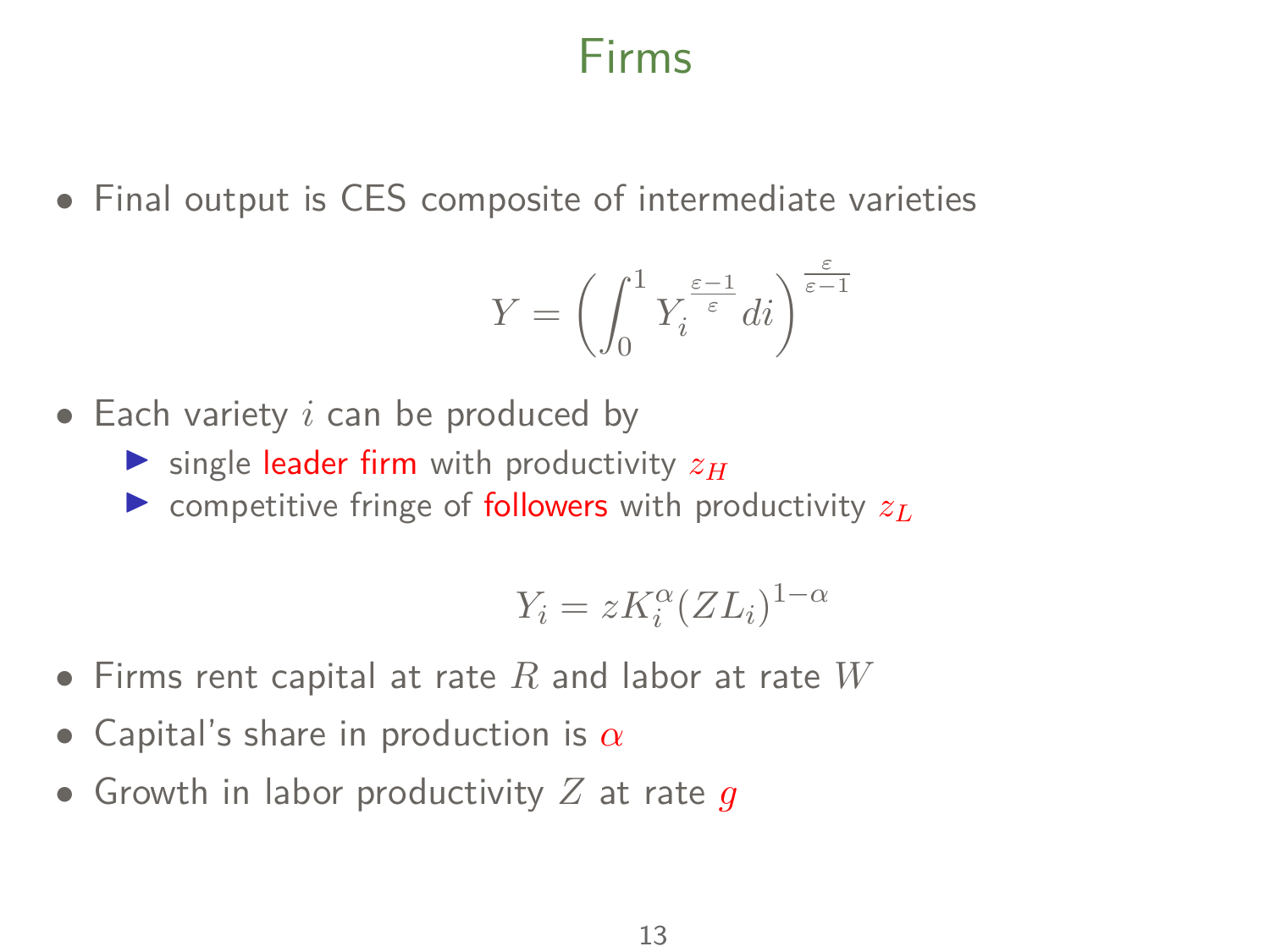## Firms

- Leader firms produce all output in equilibrium
- Gross markups are given by

$$
\mu = \min \left\{ \frac{\varepsilon}{\varepsilon - 1}, \quad \frac{z_H}{z_L} \right\}
$$

- Assume  $\mu = \frac{z_H}{z_H}$  $\frac{z_H}{z_L}$ : leaders engage in li<mark>mit pricing</mark>:
	- $\blacktriangleright$  produce just enough to drive  $p_i$  down to followers' unit cost, discourage entry
- Other firms make investment decisions and rent out capital

$$
\max_{\{K_{t+1}\}} E \sum_{t=0}^{\infty} \frac{1}{(1+r^*)^t} \left[ R_t K_t + (1-\delta) K_t - K_{t+1} \right]
$$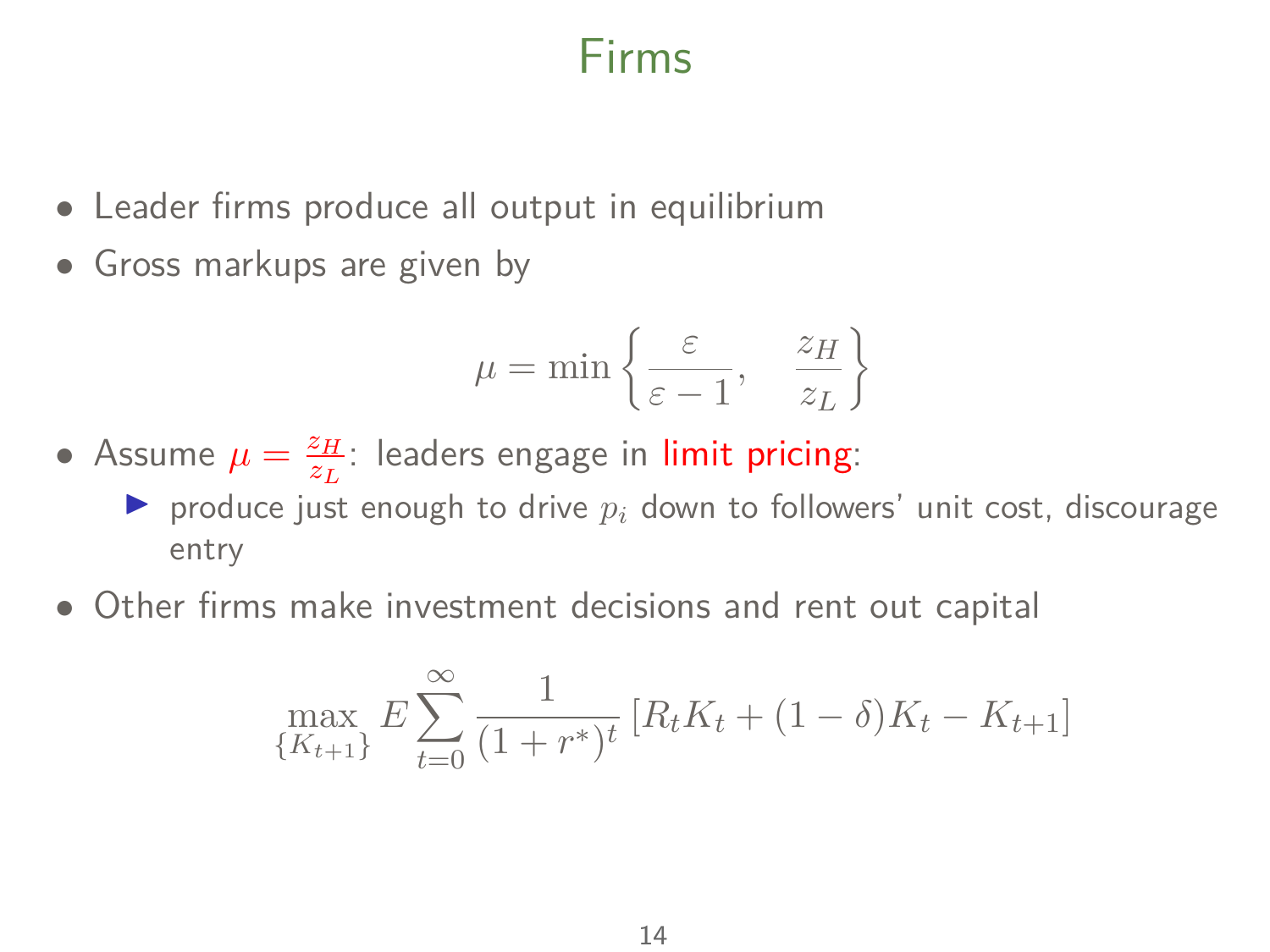## **Households**

• US preferences

$$
E\sum_{t=0}^{\infty} \left(\frac{1}{1+\rho}\right)^t u(C_t, L_t)
$$

where

$$
u(C, L) = \frac{\left(C - Z \frac{L^{1+\sigma}}{1+\sigma}\right)^{1-\gamma}}{1-\gamma}
$$

- $GHH \Rightarrow$  labor supply independent of consumption
- ROW prefs: risk neutral  $\gamma^* = 0 \Rightarrow r^* = \rho^*$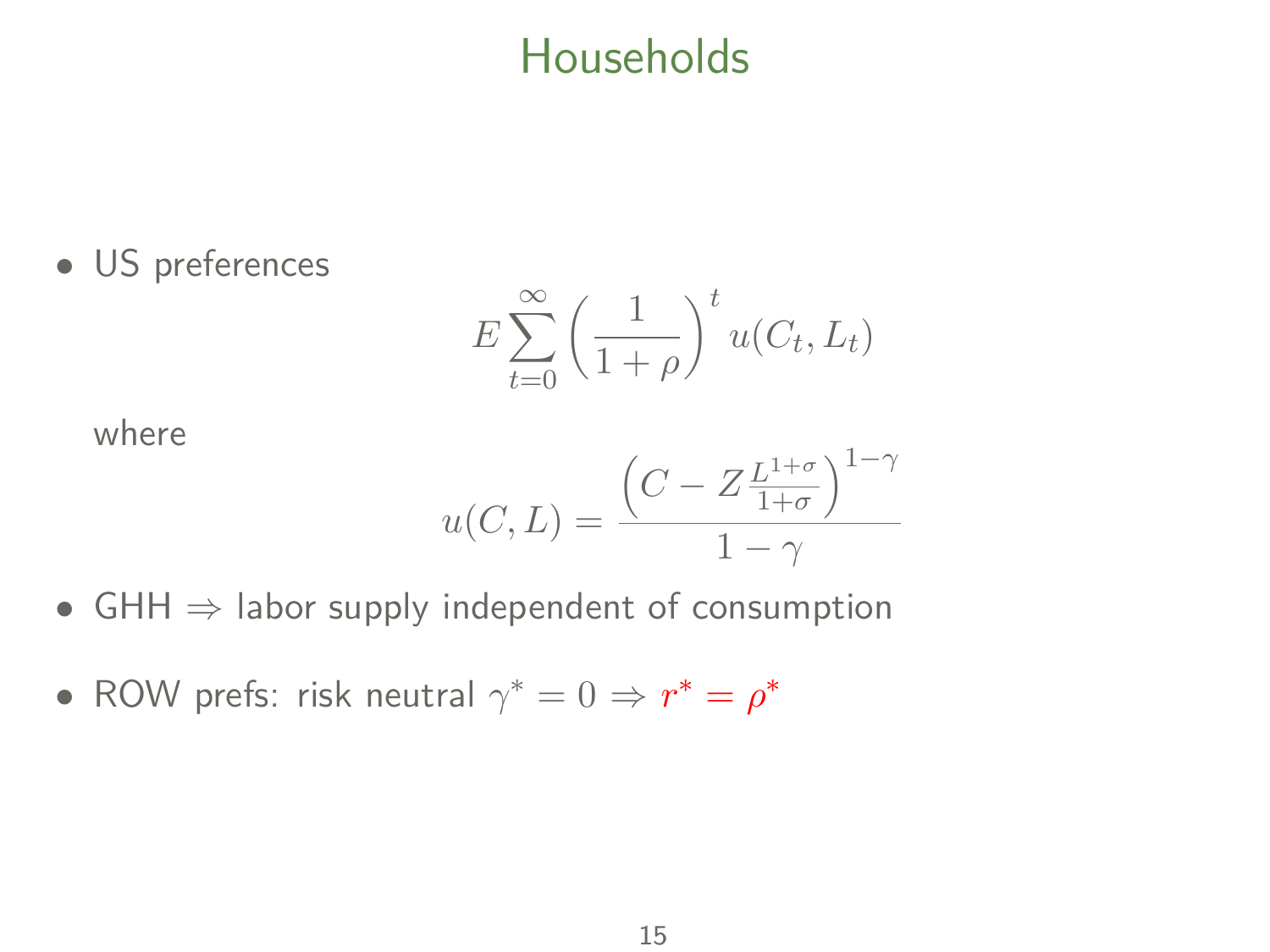## Portfolios

- US households hold fixed fractions *λ* and *λ* <sup>∗</sup> of domestic and foreign firms
- Trade risk free bonds internationally that pay *r* ∗

$$
C_t + B_{t+1} = W_t L_t + B_t + r^* B_t + \lambda D_t + \lambda^* D_t^*
$$

where

$$
D_t = R_t K_t + (1 - \delta) K_t - K_{t+1} + \Pi_t
$$

• Equity valued at the discounted present value of dividends at world discount rate *r* ∗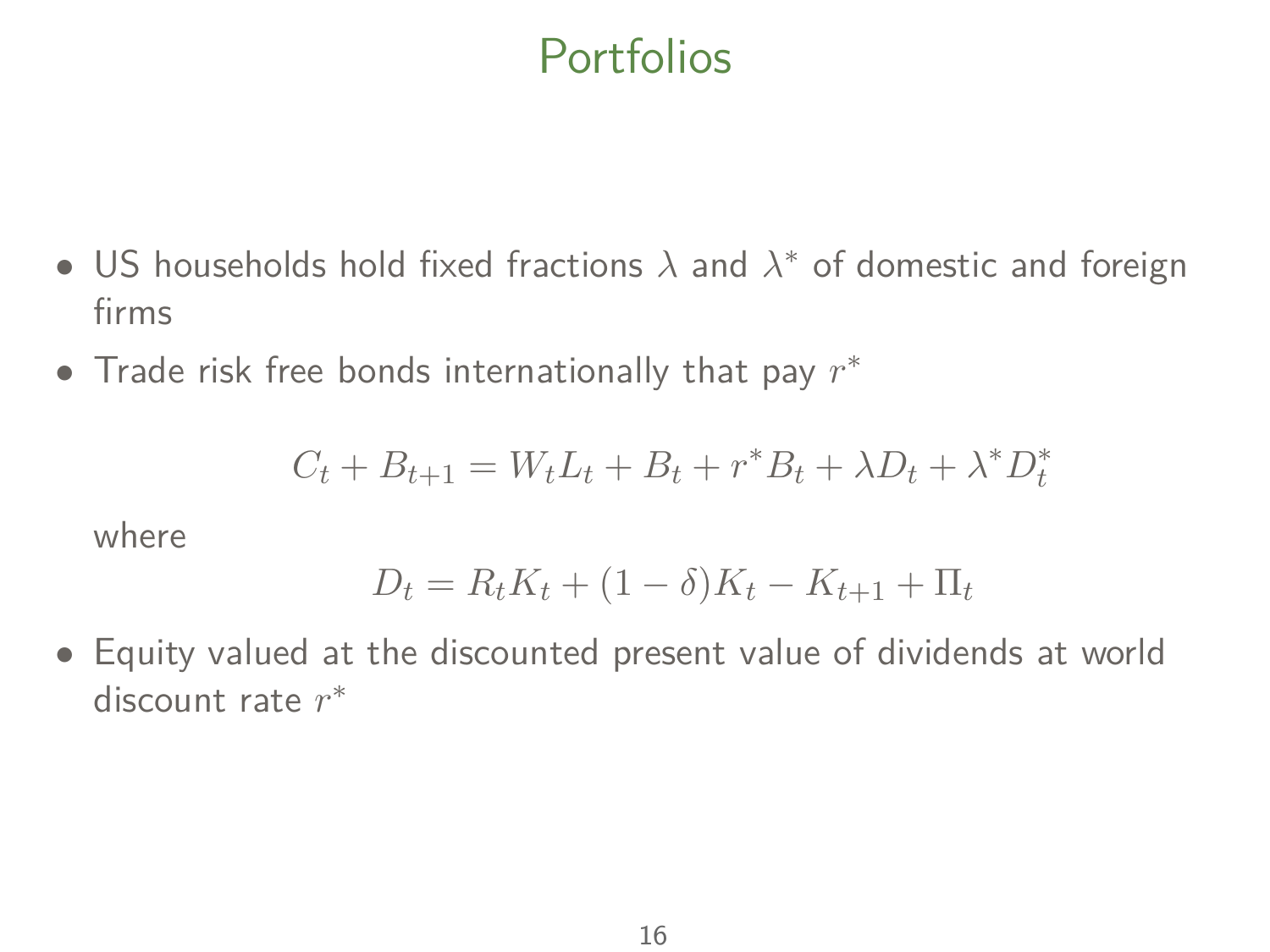#### Equilibrium Factor Shares, Earnings, and Dividends

• Firm FOCs plus symmetry across varieties gives factor income shares

$$
\frac{R_t K_t}{Y_t} = \frac{\alpha}{\mu}
$$
  

$$
\frac{W_t L_t}{Y_t} = \frac{1-\alpha}{\mu}
$$

• Rest of output is monopoly profits (factorless income)

$$
\Pi_t = \frac{\mu - 1}{\mu} Y_t
$$

• Optimal investment  $+$  FOC for labor supply

$$
R_t = r^* + \delta
$$
  

$$
W_t = Z_t L_t^{\sigma}
$$

• Dividends and Earnings

$$
D_t = Y_t - W_t L_t - I_t
$$
  

$$
E_t = Y_t - W_t L_t - \delta K_t
$$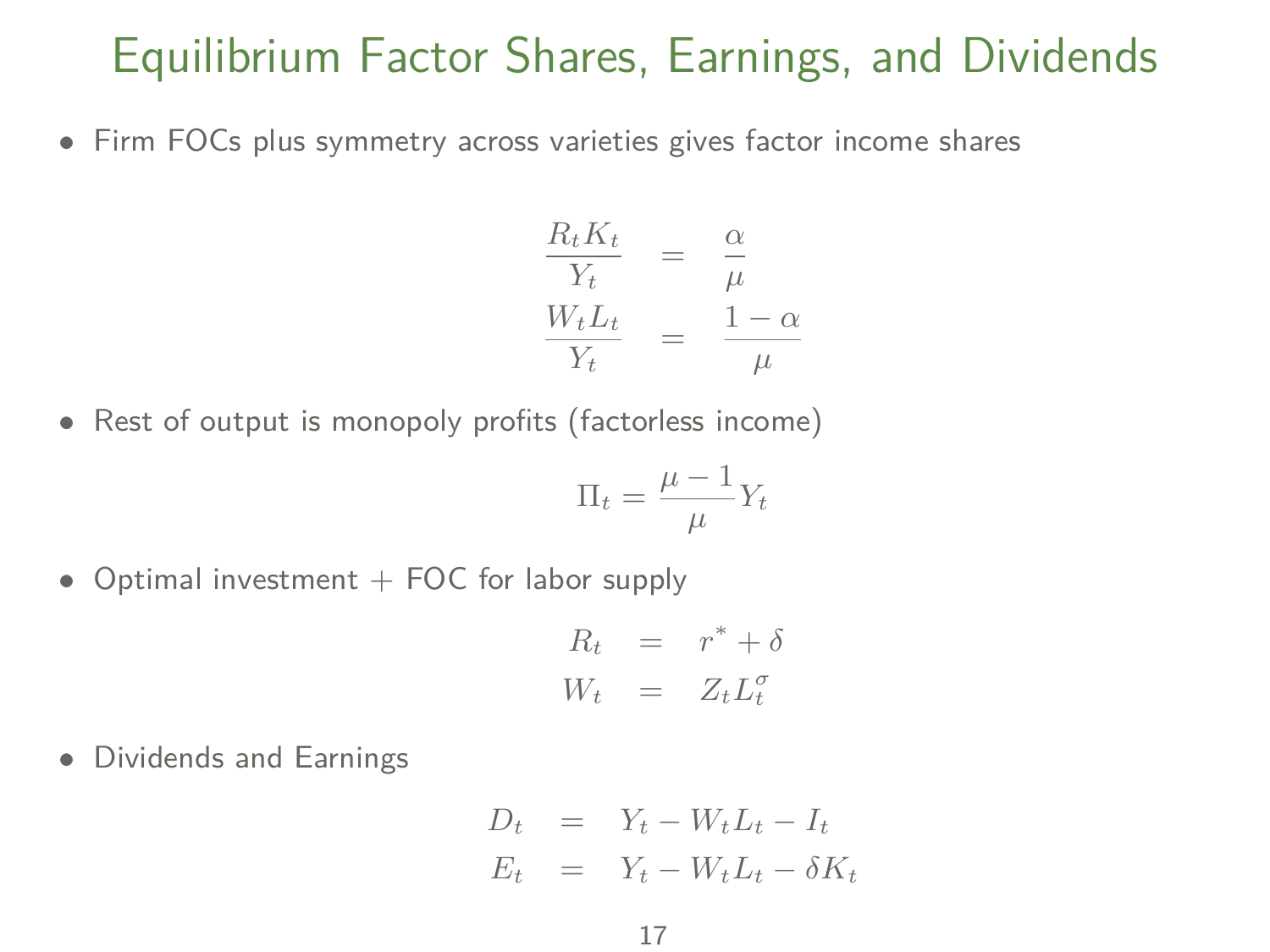#### Asset Values

• Firm value is discounted present value of dividends

$$
P_t = \sum_{j=1}^{\infty} \frac{D_{t+j}}{(1+r^*)^j}
$$

• Equals capital stock plus discounted value of monopoly profits

$$
P_t = K_{t+1} + \sum_{j=1}^{\infty} \frac{\Pi_{t+j}}{(1+r^*)^j}
$$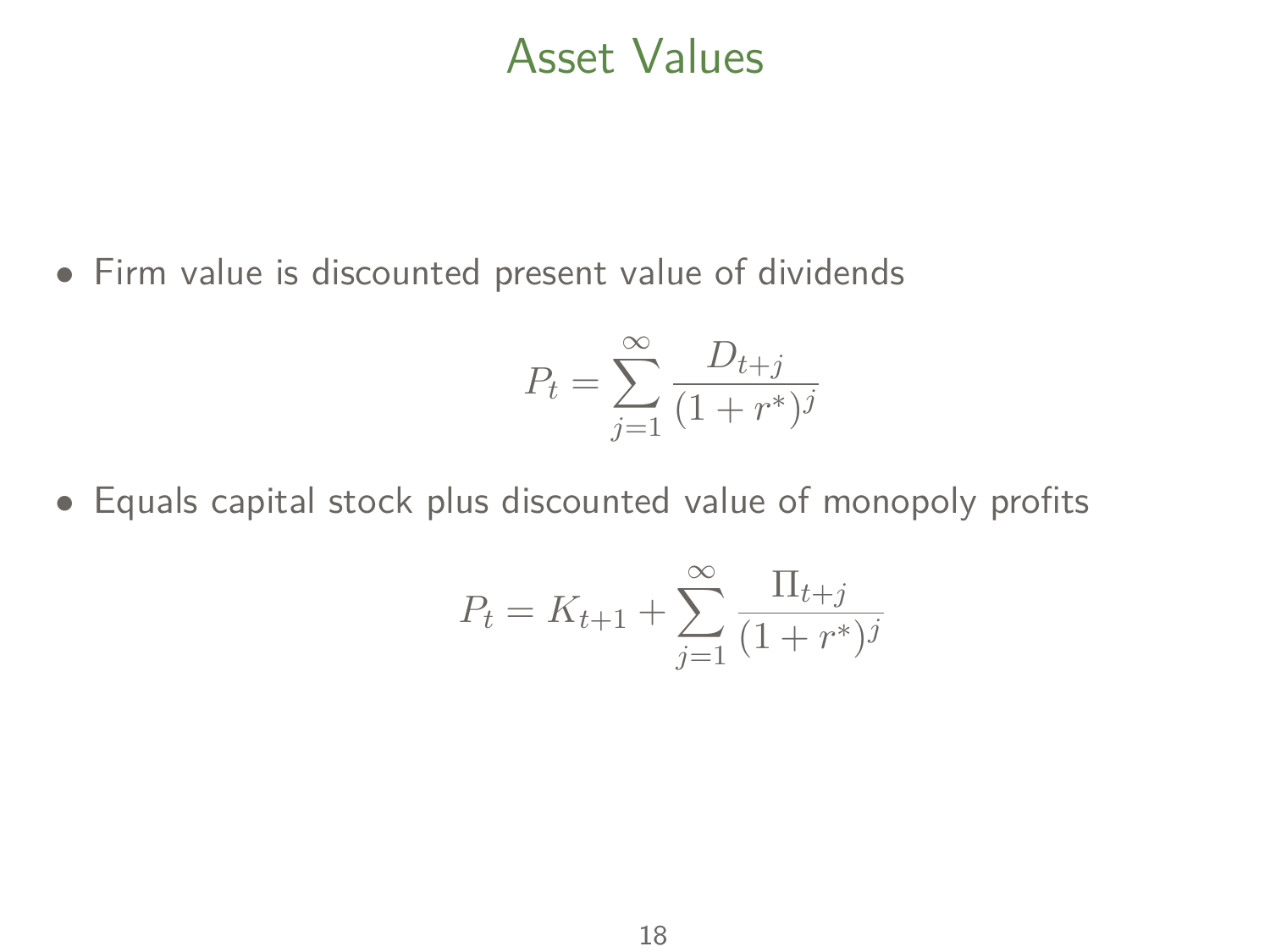#### Ratios on a Balanced Growth Path

- 1. Buffett Ratio:  $\frac{P}{Y} = \frac{K'}{Y} + \frac{1}{r^{*}}$  $\frac{1}{r^*-g}\frac{\mu-1}{\mu}$ *µ*
- 2. Capital-Output Ratio:  $\frac{K}{Y} = \frac{1}{r^*+1}$  $rac{1}{r^*+δ}$ <sup>α</sup>μ *µ*

$$
(1)+(2) \Rightarrow \text{Tobin's } Q = P/K'
$$

3. Dividend-Price Ratio:  $\frac{D'}{P} = r^* - g$ 

4. Earning's-Price Ratio: 
$$
\frac{E'}{P} = \frac{D'}{P} + g\frac{K'}{P}
$$

• Four moments to calibrate four parameters:

$$
g,r^*,\mu,\alpha
$$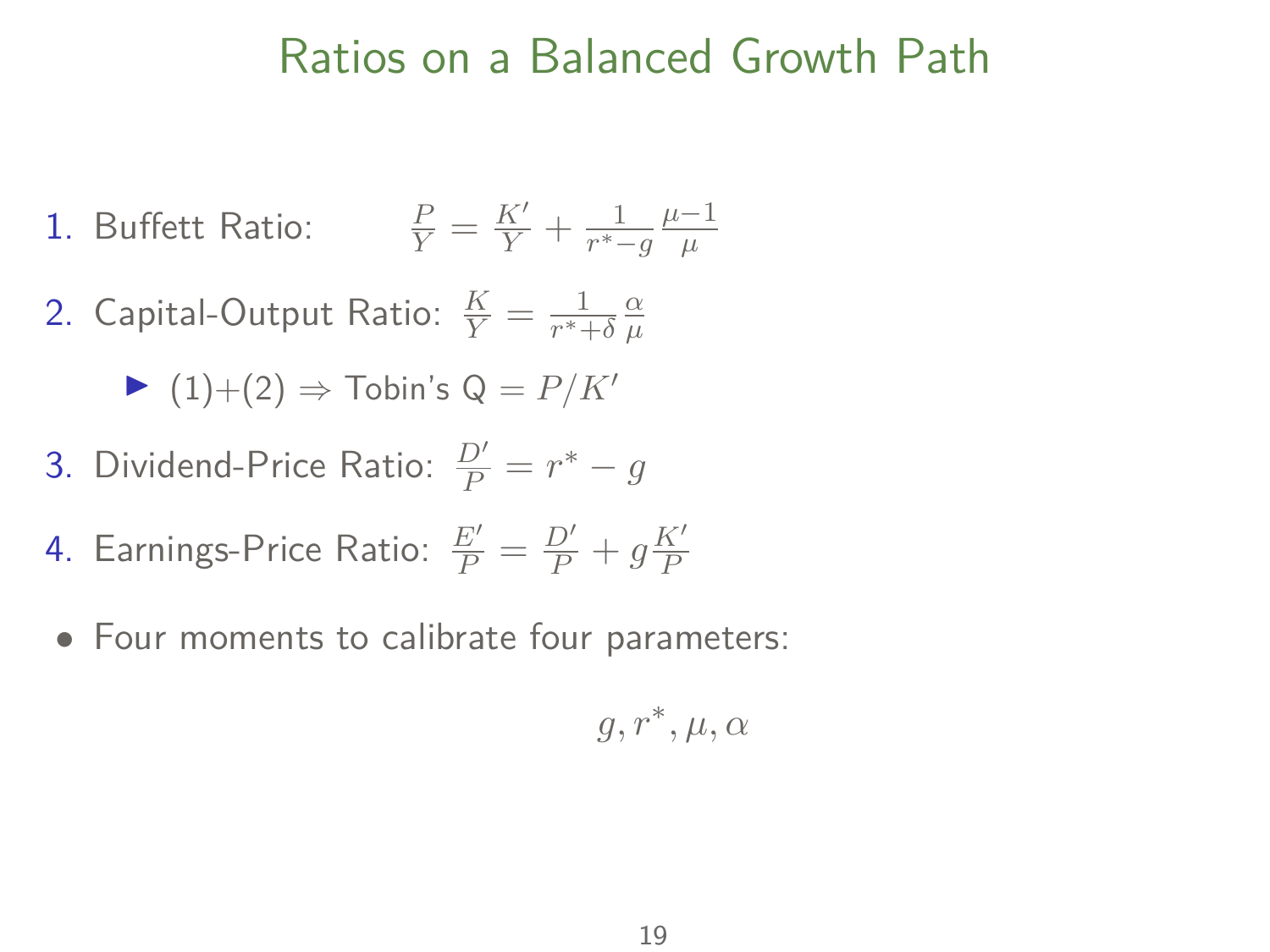# Need measures of *P*, *K*, *D*, *E*

- In our simple model, firms are 100% equity financed  $\Rightarrow$  *P* is total market value of non-financial assets
- Flow of Funds reports market value and replacement cost of non-financial assets in US
- Focus on corporate sector: this is what foreigners can buy

| Assets                                                             |                                                         | Liabilities                                   |  |  |  |
|--------------------------------------------------------------------|---------------------------------------------------------|-----------------------------------------------|--|--|--|
|                                                                    | Market value of non-financial assets                    | Market value of equity                        |  |  |  |
|                                                                    | $=$ Enterprise value                                    |                                               |  |  |  |
|                                                                    | Financial assets (inc. FDI in ROW)                      | Financial liabilities<br>(inc. ROW FDI in US) |  |  |  |
| • Model $D$ is total firm cash flow that can be paid to investors: |                                                         |                                               |  |  |  |
|                                                                    | • $D =$ Output - Wages - Investment - Corp. Taxes - IBT |                                               |  |  |  |

Corporate Sector Balance Sheet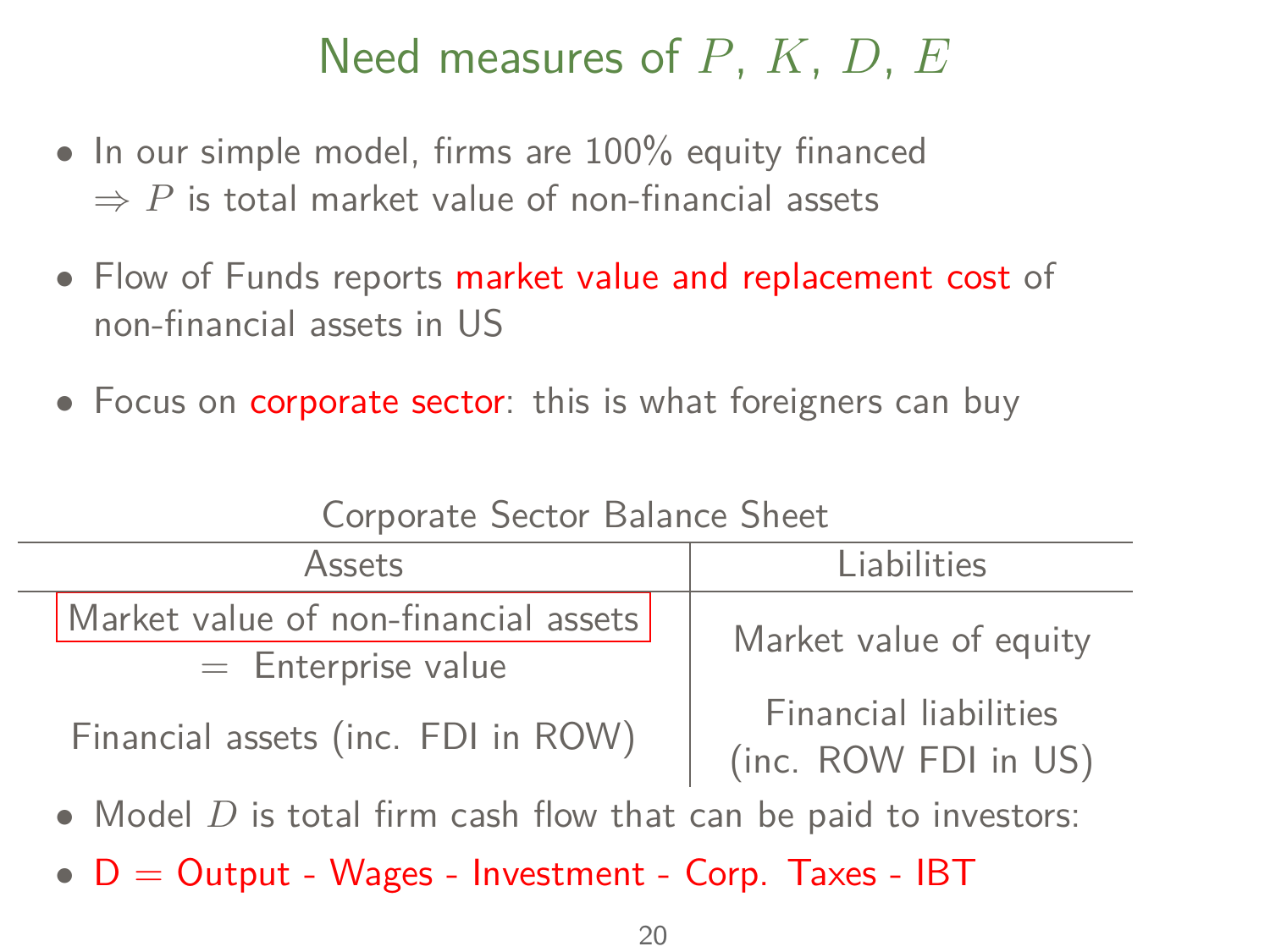# Targets,

- Pick  $\Delta \frac{z_H}{z_H}$  $\frac{z_H}{z_L}$  to match P,Y of U.S./RoW corporate sector
- Need US corporations less competitive but also more productive but (consistent with lots of recent work)

|                          |               | 2007           | 2021 |       |
|--------------------------|---------------|----------------|------|-------|
|                          |               | $Model = Data$ | Data | Model |
| <b>Valuation Metrics</b> | P/Y           | 1.52           | 2.84 | 2.84  |
|                          | P/D           | 30             |      |       |
| <b>NIPA Metrics</b>      | $Y/Y^*$       |                |      |       |
|                          | $\Delta CA/Y$ |                |      |       |
|                          | Valuations/Y  |                |      |       |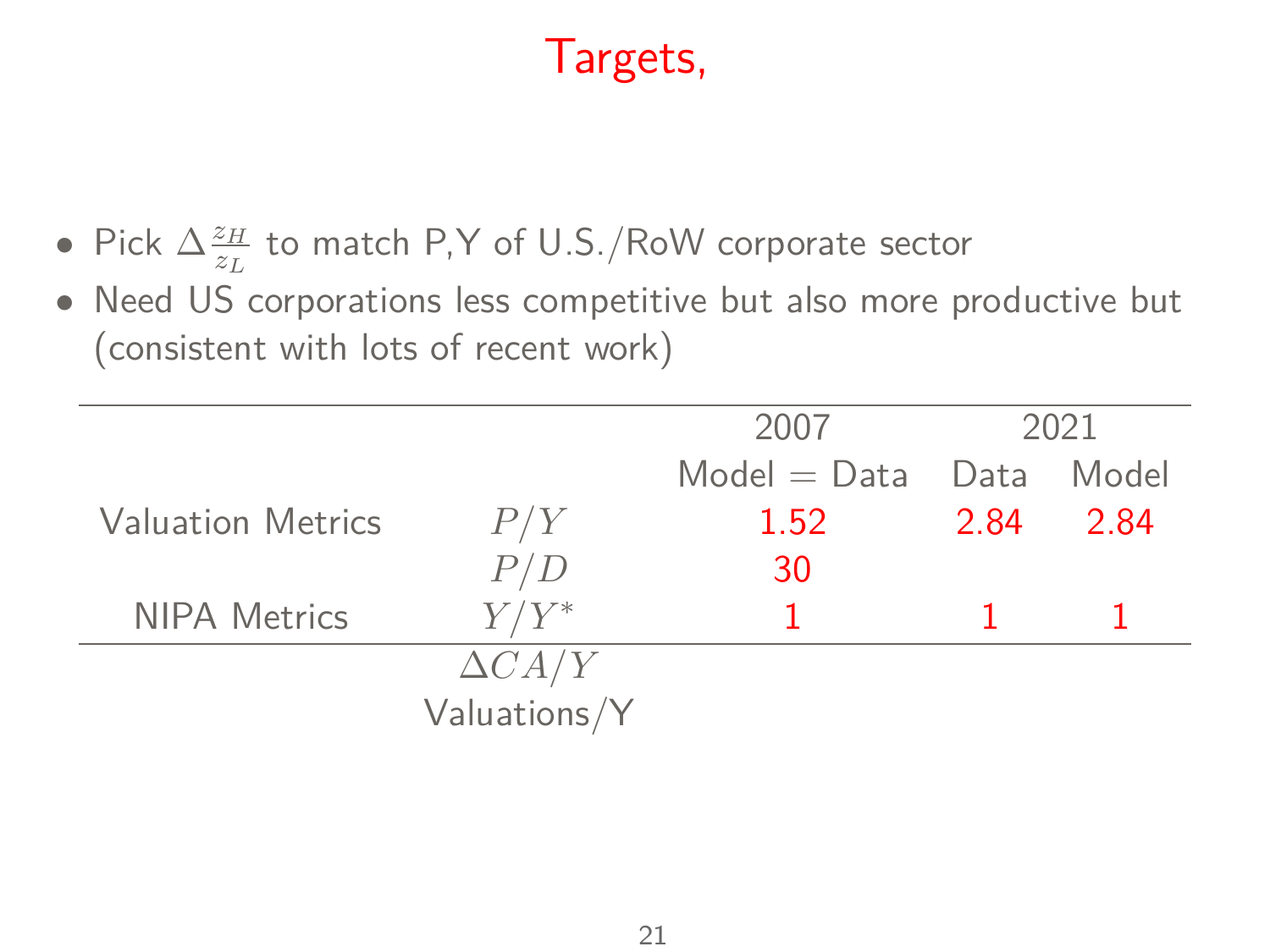## Targets, Results

- Pick  $\Delta \frac{z_H}{z_H}$  $\frac{z_H}{z_L}$  to match P,Y of U.S./RoW corporate sector
- Need US corporations less competitive but also more productive but (consistent with lots of recent work)

|                          |               | 2007           | 2021  |         |
|--------------------------|---------------|----------------|-------|---------|
|                          |               | $Model = Data$ | Data  | Model   |
| <b>Valuation Metrics</b> | P/Y           | 1.52           | 2.84  | 2.84    |
|                          | P/D           | 30             | 30    | 30      |
| <b>NIPA Metrics</b>      | $Y/Y^*$       |                |       |         |
|                          | $\Delta CA/Y$ |                | $-15$ | $+5.7$  |
|                          | Valuations/Y  |                | $-46$ | $-39.6$ |
|                          |               |                |       |         |

- Dividends: all non invested resources available to stakeholders
- Because higher US equity prices due to high dividends, decline in NFA associated to transfers of resources of  $1.3\%$  per year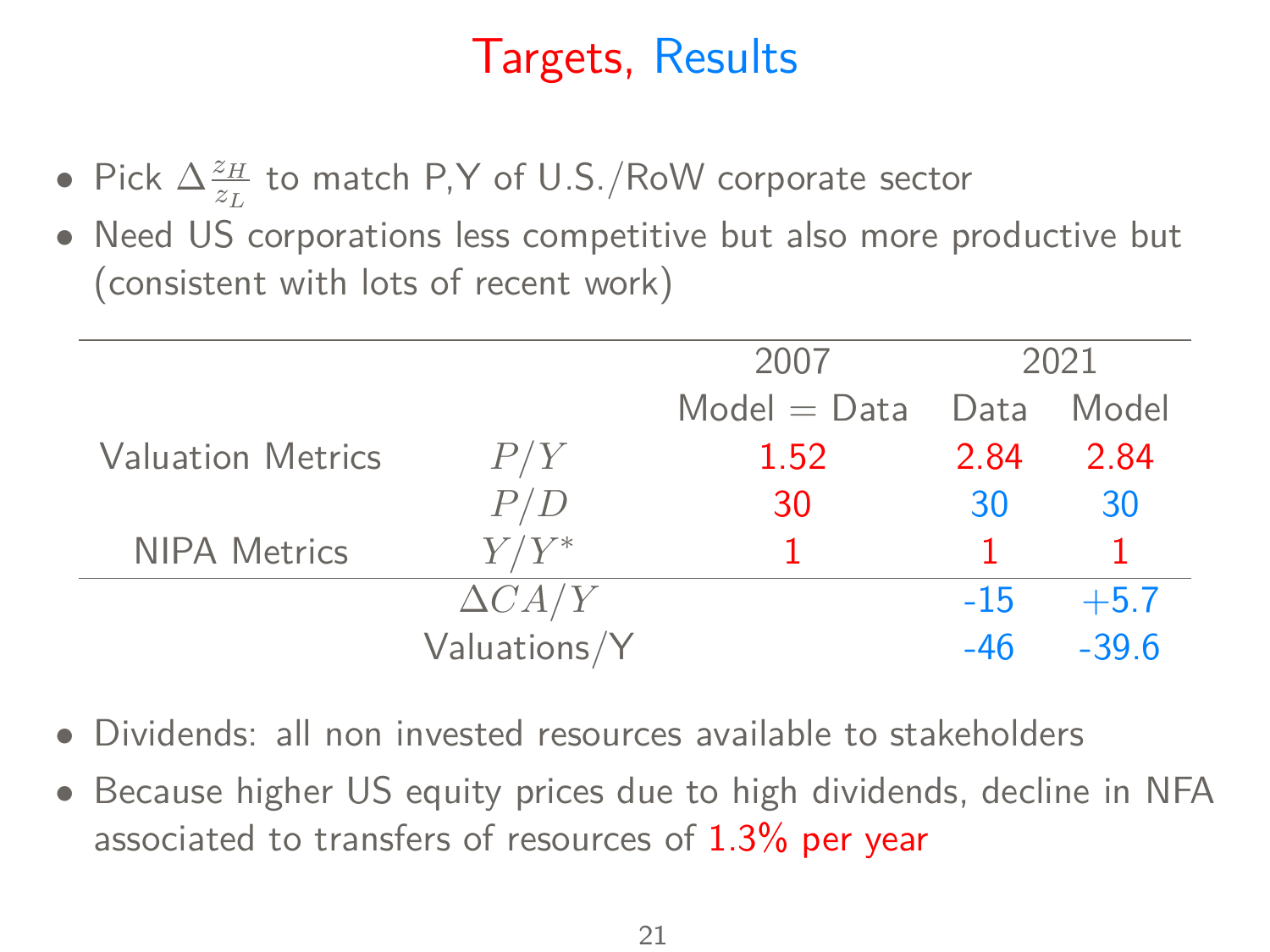## This equity boom looks different



- dot-com boom: large increase in P/D ratio
- current boom: constant  $P/D$  ratio, justified by higher dividends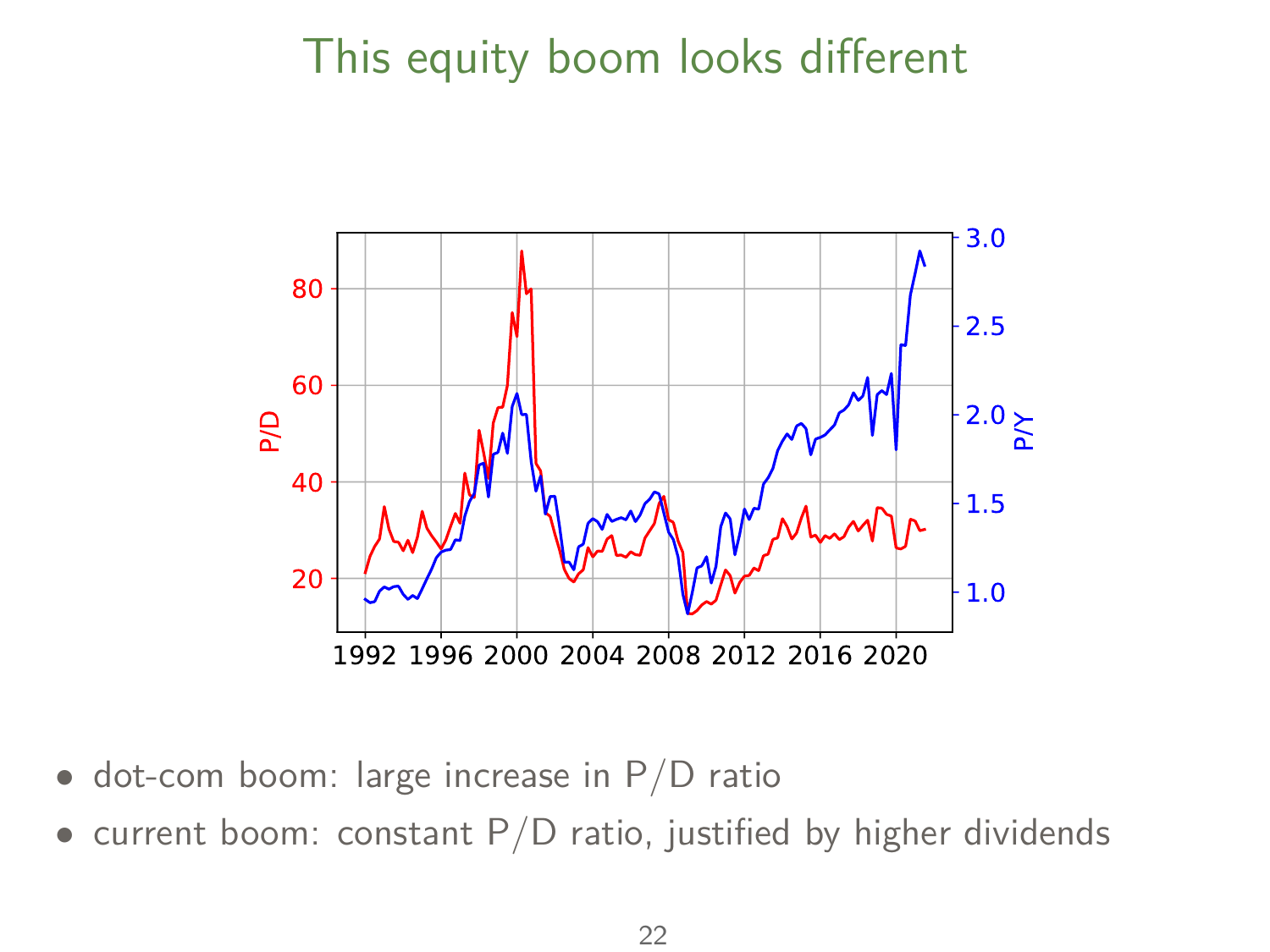Dividends and P/Y ratio

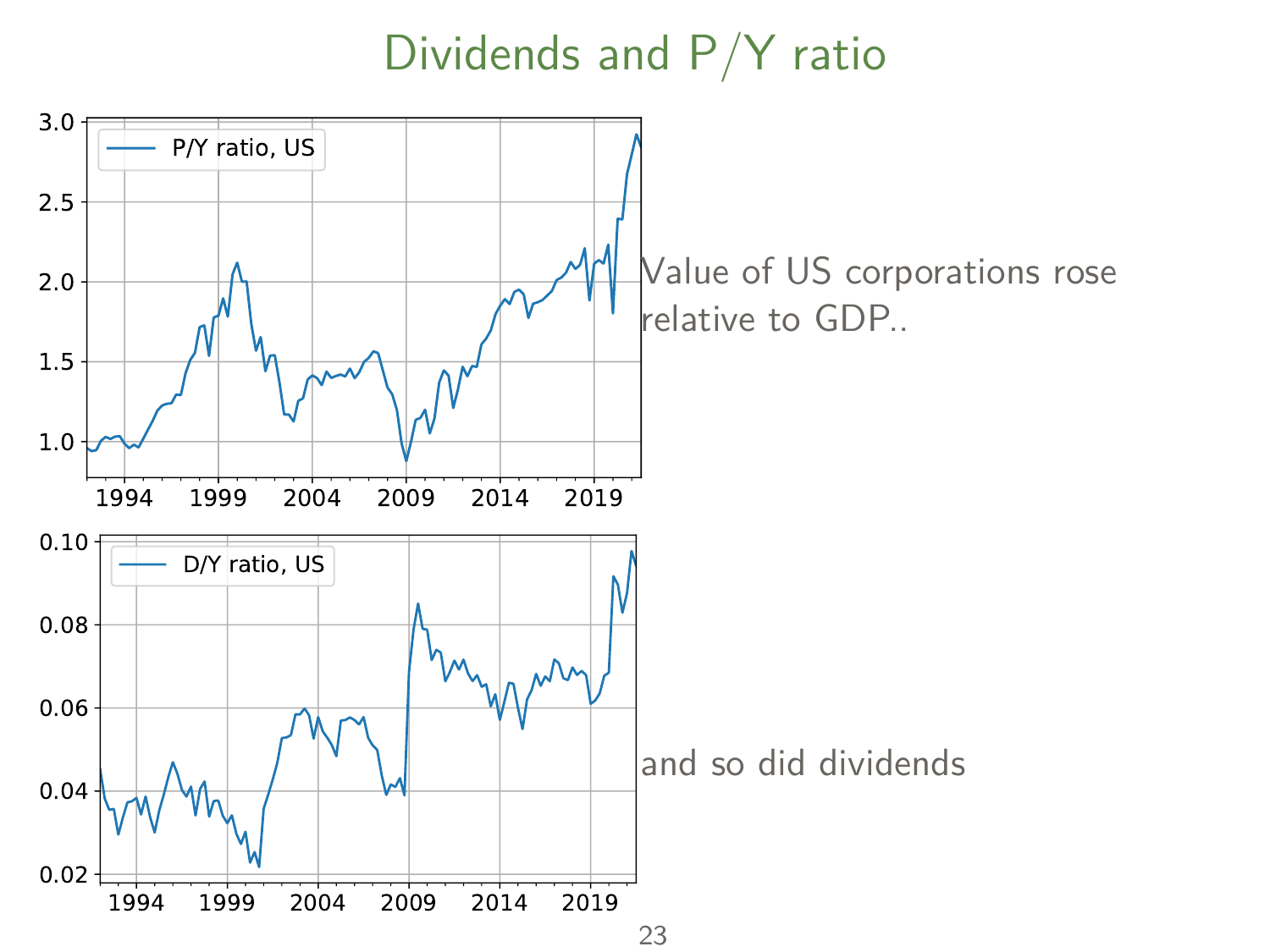#### Dividends and  $P/P^*$  ratio



Value of US corporations rose relative to value of foreign corporations..

and so did dividends

24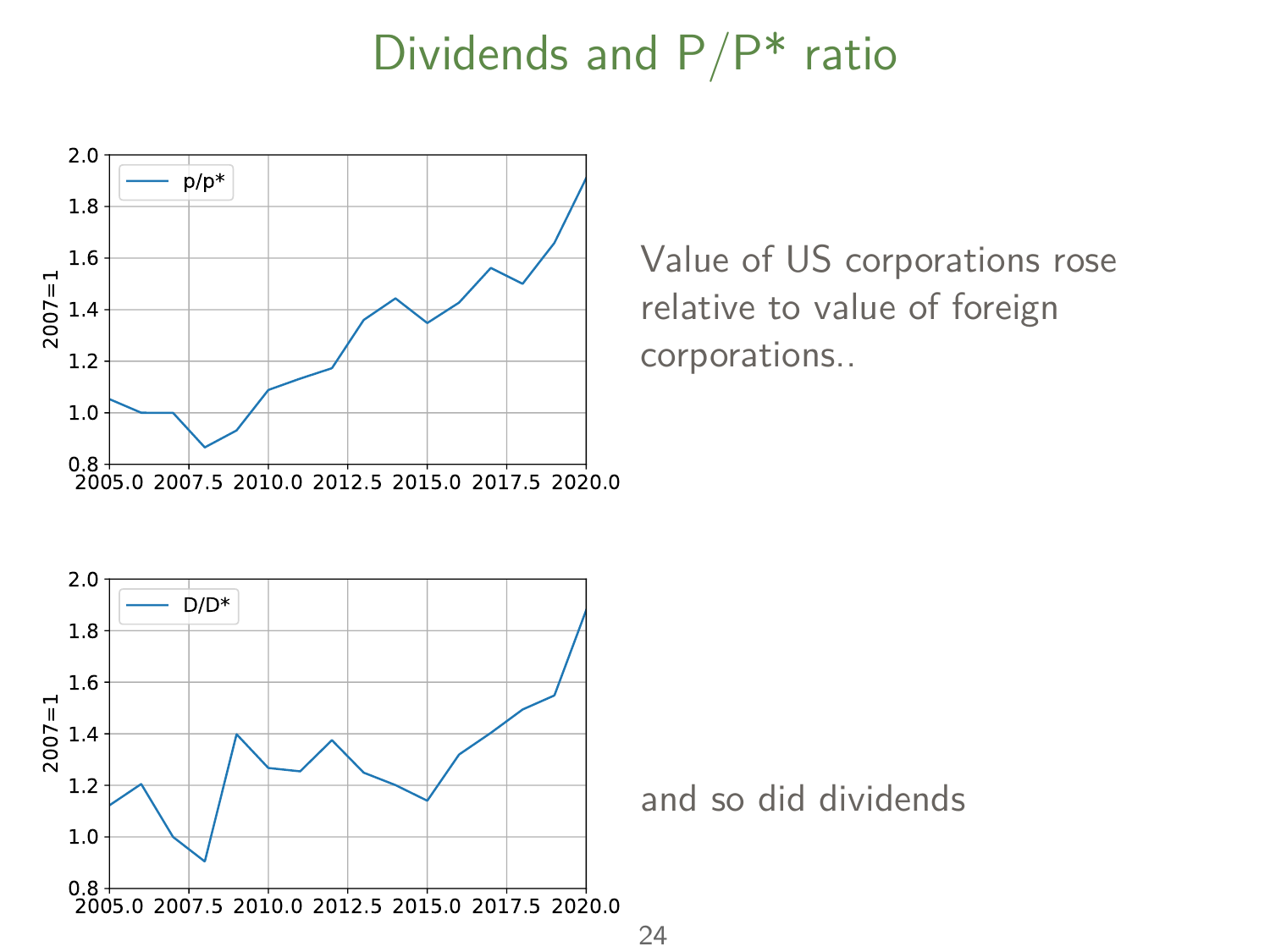#### Impact of Markup Shock on NFA



• Shock consistent with NFA, CA patterns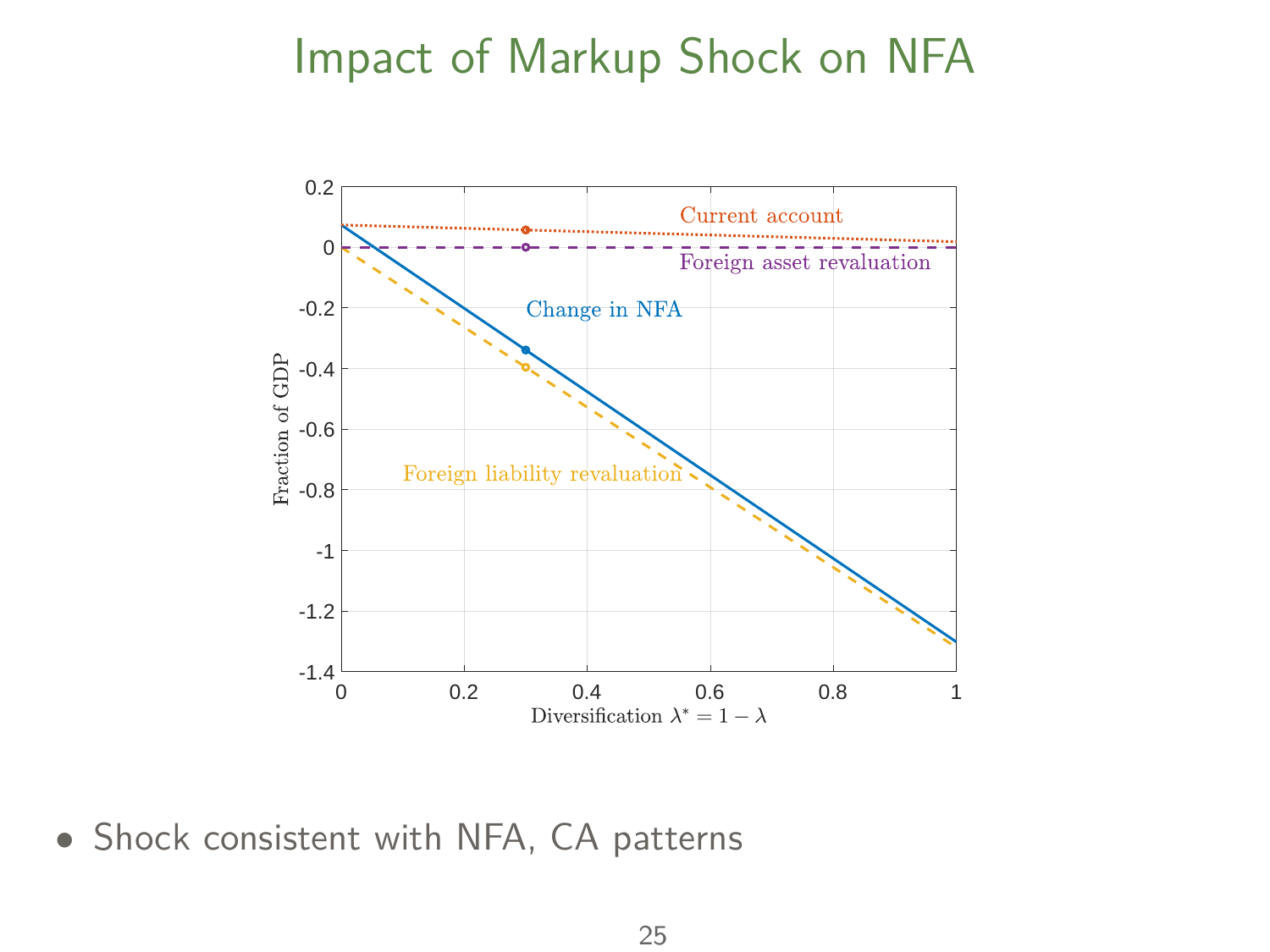## Unmeasured capital as driver of US equity boom?

- Increased investment opportunities in unmeasured capital (Crouzet and Eberly, 2021)?
- In closed economy: iso-morphic to mark-up model
- In open economy: Implies very large current account deficit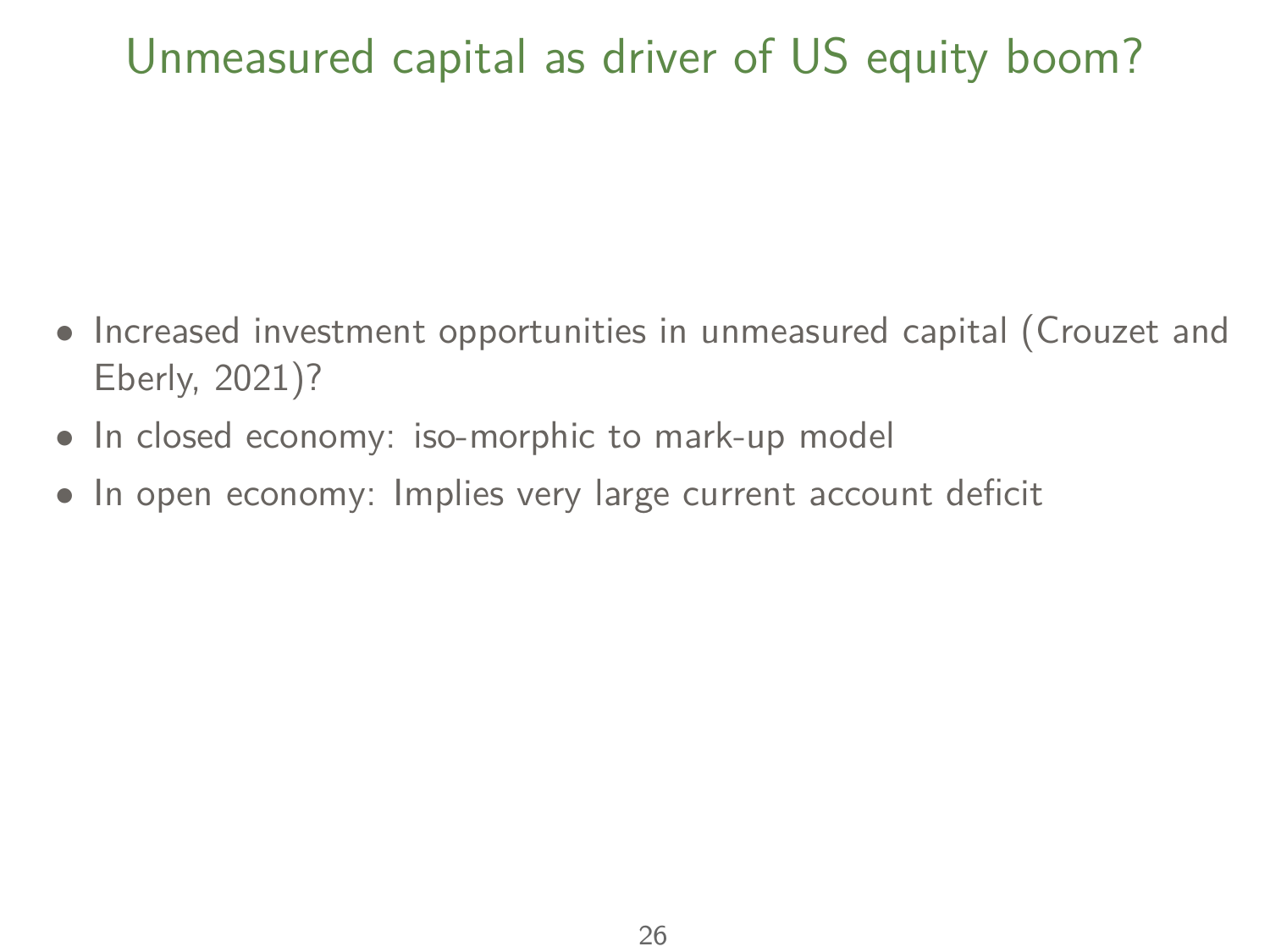# Unmeasured capital as driver of US equity boom?

- Increased investment opportunities in unmeasured capital (Crouzet and Eberly, 2021)?
- In closed economy: iso-morphic to mark-up model
- In open economy: Implies very large current account deficit
- Americans should borrow to finance investment in unmeasured capital
- International data favors mark-up story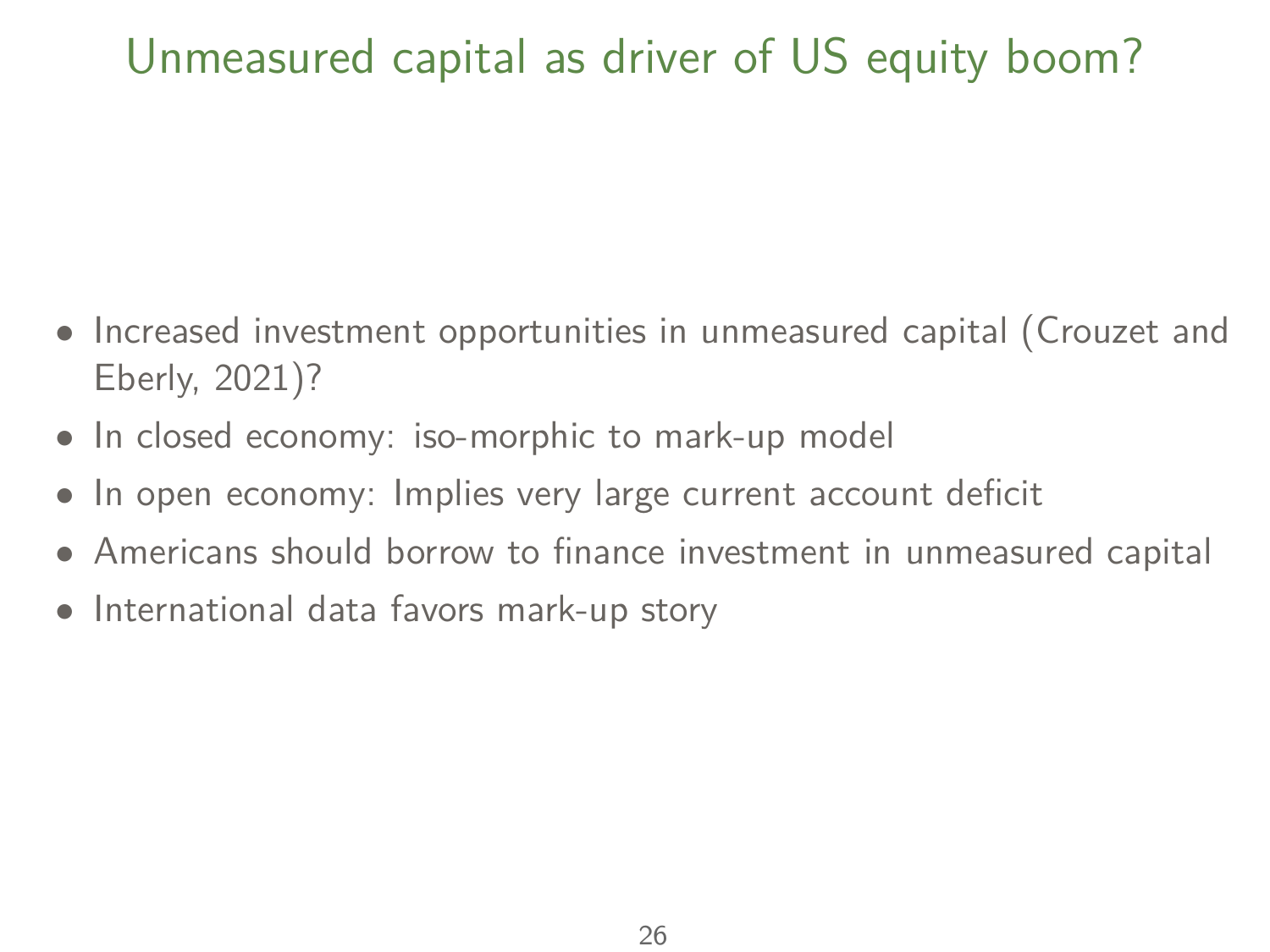## Unmeasured Capital Experiment

• Production requires measured and unmeasured capital

$$
Y = K_U^{(1-\nu)} \left( K_M^{\alpha} L^{1-\alpha} \right)^{\nu}
$$

$$
Y_M=Y-I_U
$$

• Valuation of firms

$$
P = K'_U + K'_M
$$

- Isomorphic to markup model in closed economy
	- $\blacktriangleright$  High  $\mu$  economy looks just like high  $1 \nu$  economy
- But models respond differently to shocks in open economy
	- $\triangleright$   $\uparrow$  *P*/*Y* by 130% of GDP  $\Rightarrow$  huge  $\uparrow$  in investment in unmeasured capital economy
	- $\triangleright$   $\Rightarrow$  massive and counterfactual current account deficit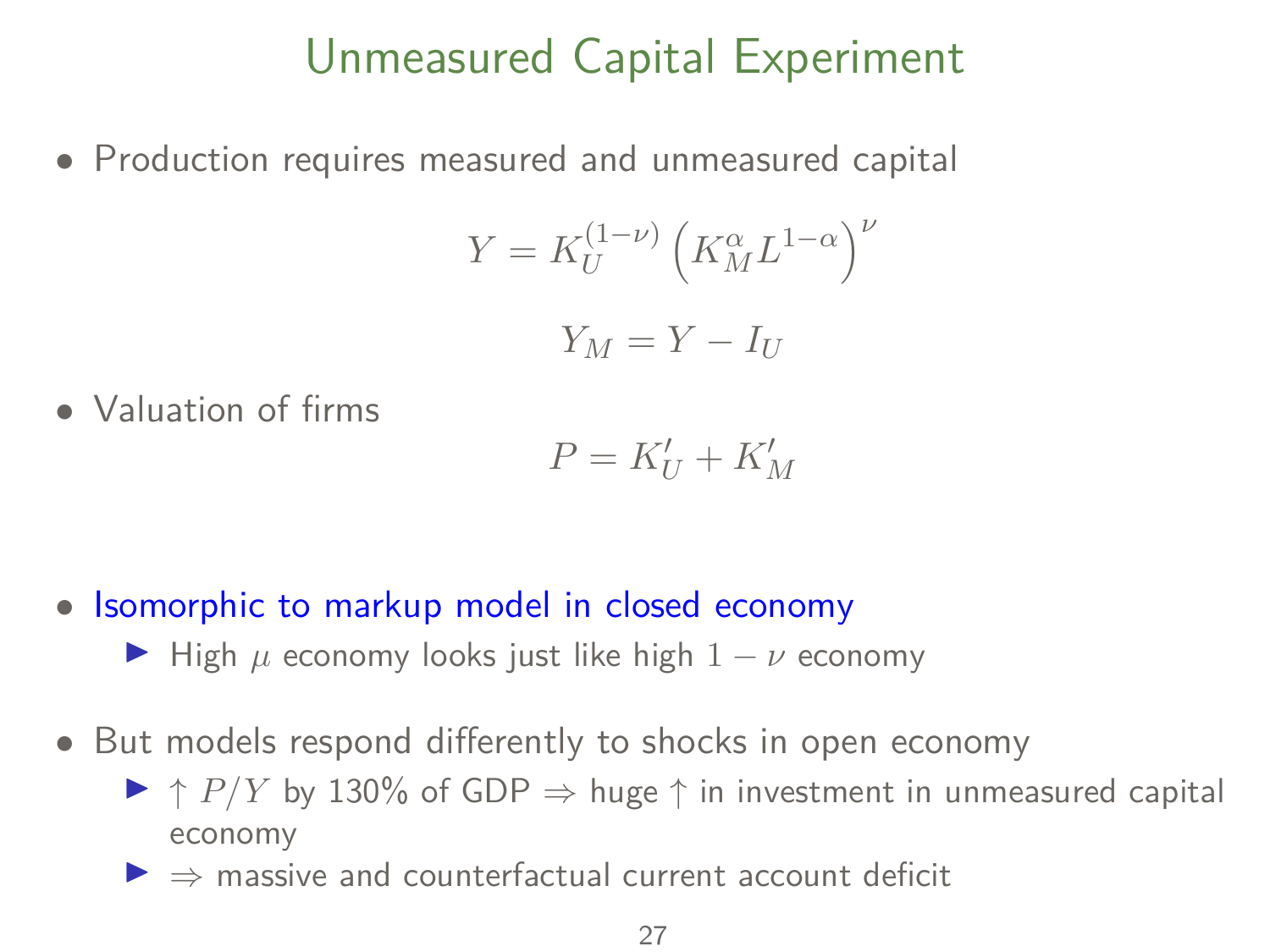# **Conclusions**

- Large decline in U.S. NFA (end of privilege) due to relative high performance of US v/s RoW equity
- Unanticipated shocks to profitability of U.S. corporations can explain post 2010 macro, financial and international trends
- Imply large transfer of resources from U.S. to RoW (about 1.3% of US GDP each year): ex-post loss
- Transfer happens as U.S. corporations more productive, possibly ex-ante efficient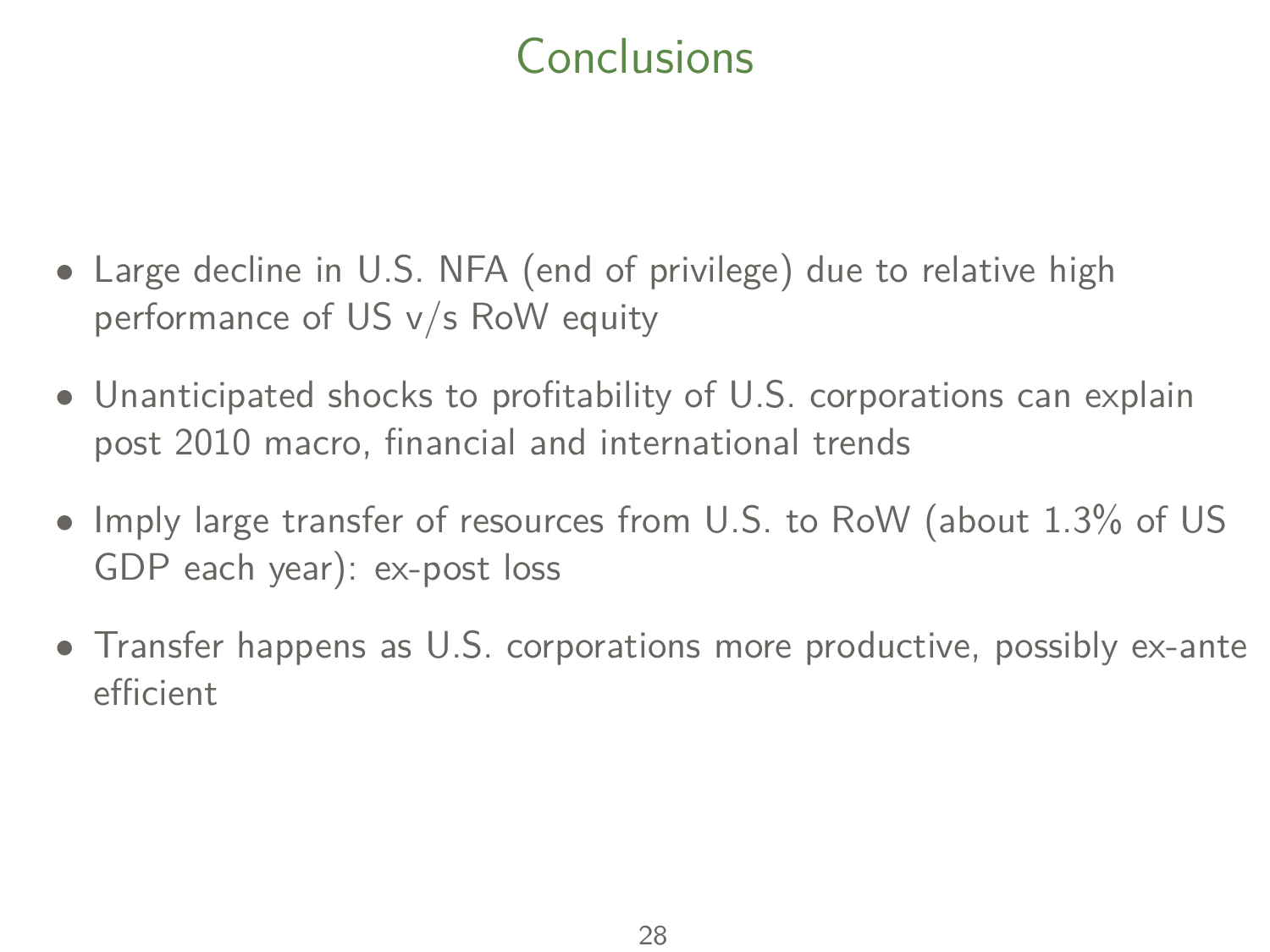## Alternative measures of net lending abroad



- Statistical discrepancy between two ways of measuring net lending abroad: current or financial account
- Similar conclusions regarding end of privilege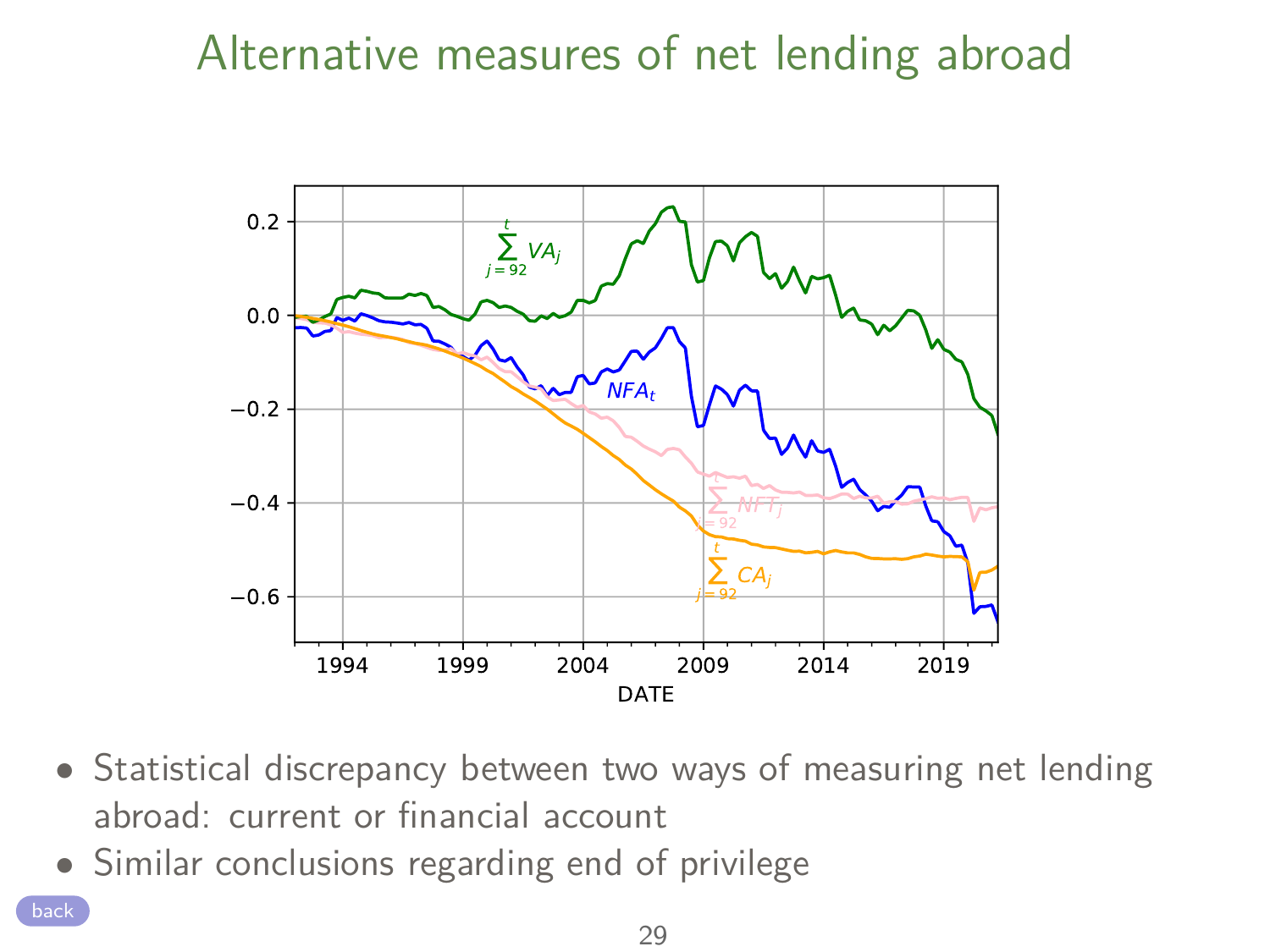#### International Income Puzzle and Ex-Ante Privilege

• NFA evolution contrasts with Net Factor Income from abroad: negative declining NFA, positive stable NFI

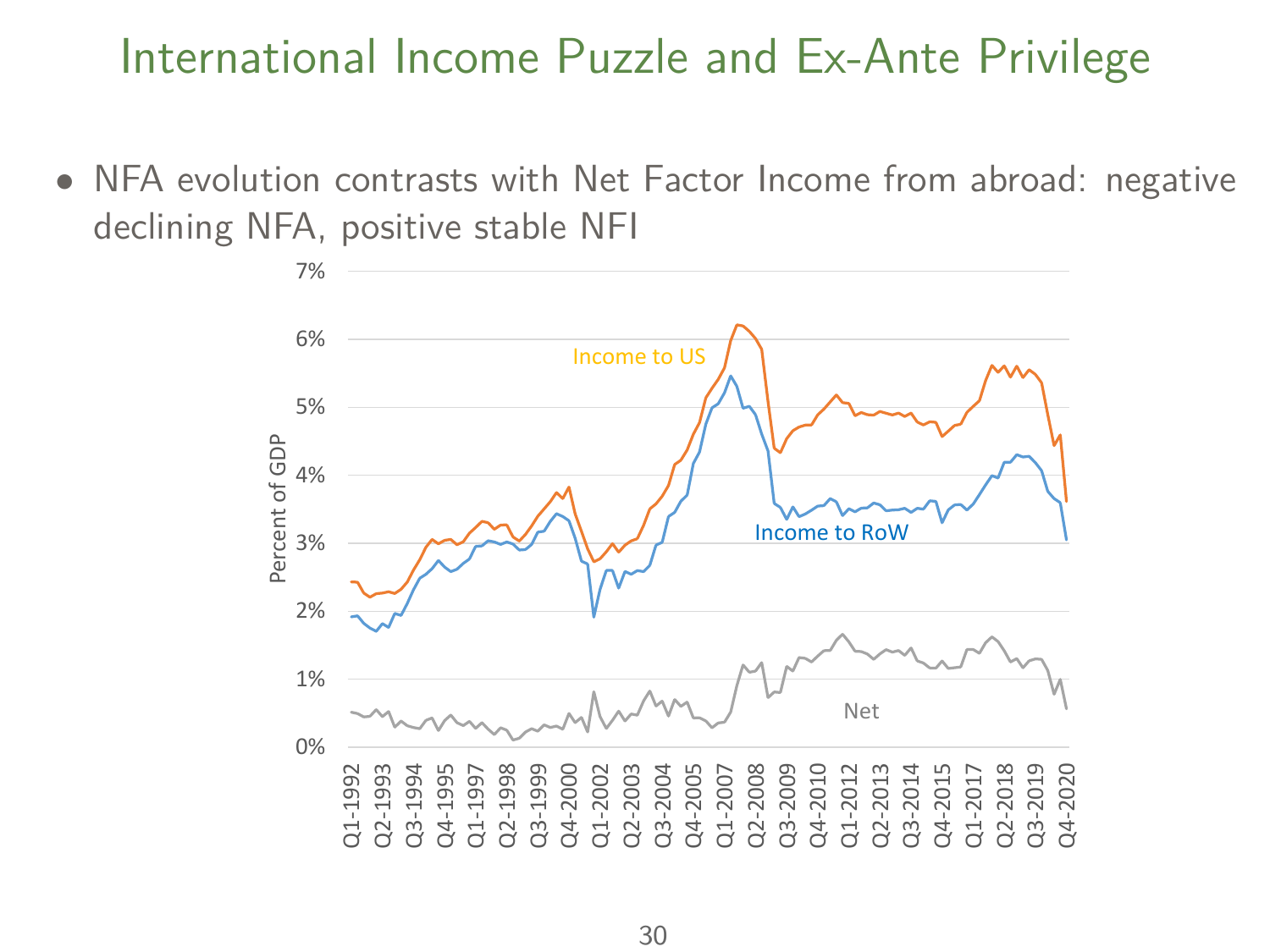## International Income Puzzle and Ex-Ante Privilege

- <span id="page-34-0"></span>• Are "Safe Assets" special?
	- $\blacktriangleright$  Currency, Bank deposits, US Treasuries
	- $\triangleright$  average income yields on US non-equity external assets and liabilities are similar [implicit interest rates](#page-35-0)
- Extraordinary "income yield" on US Direct Investment Equity Assets in ROW [implicit DI yields](#page-36-0)
	- $\triangleright$  Dark Matter? (is value of DI equity in ROW understated)
	- $\triangleright$  Profit Shifting? (about 1/3 of DI equity income is in tax havens)
- Positive US Net Income despite negative Net Assets almost entirely due to DI equity asset income yield and small gap in dividend yields on portfolio equity assets and liabilities [implicit PI yields](#page-37-0) [NFAsummary](#page-11-0)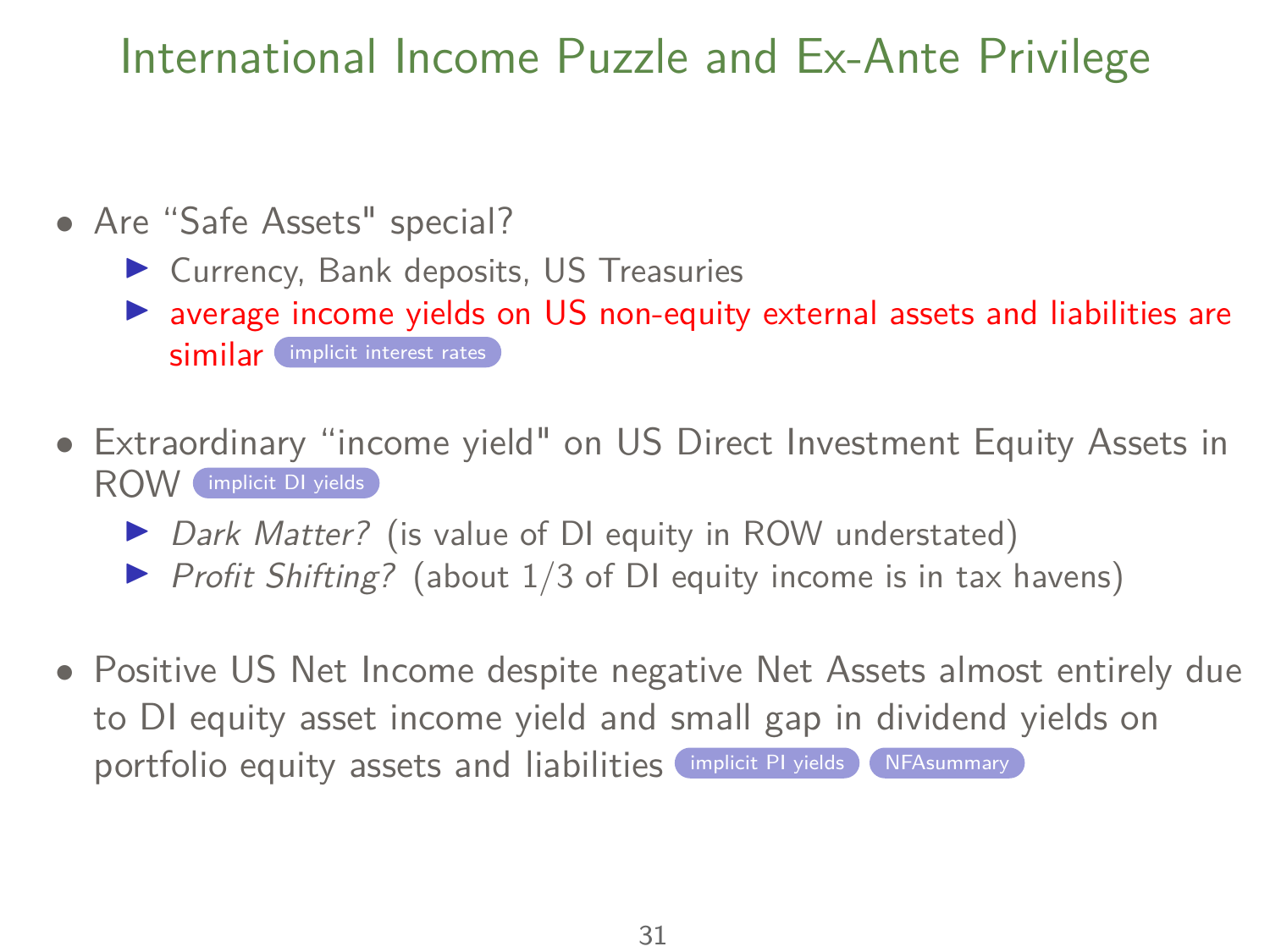# Implicit Income Yields on Non-Equity External Assets and Liabilities

<span id="page-35-0"></span>

[back](#page-34-0)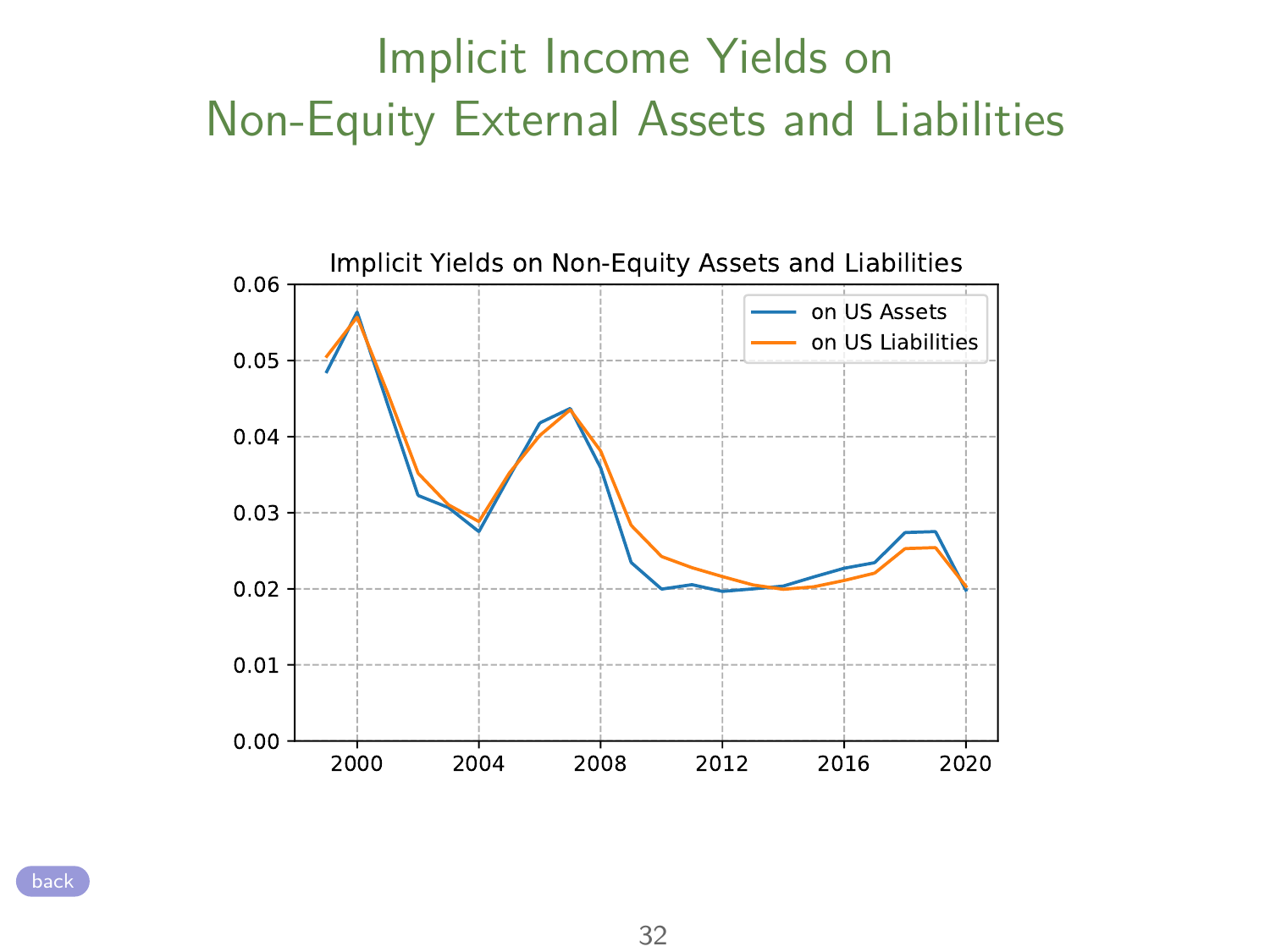# Implicit Income Yields on DI Equity External Assets and Liabilities

<span id="page-36-0"></span>

[back](#page-34-0)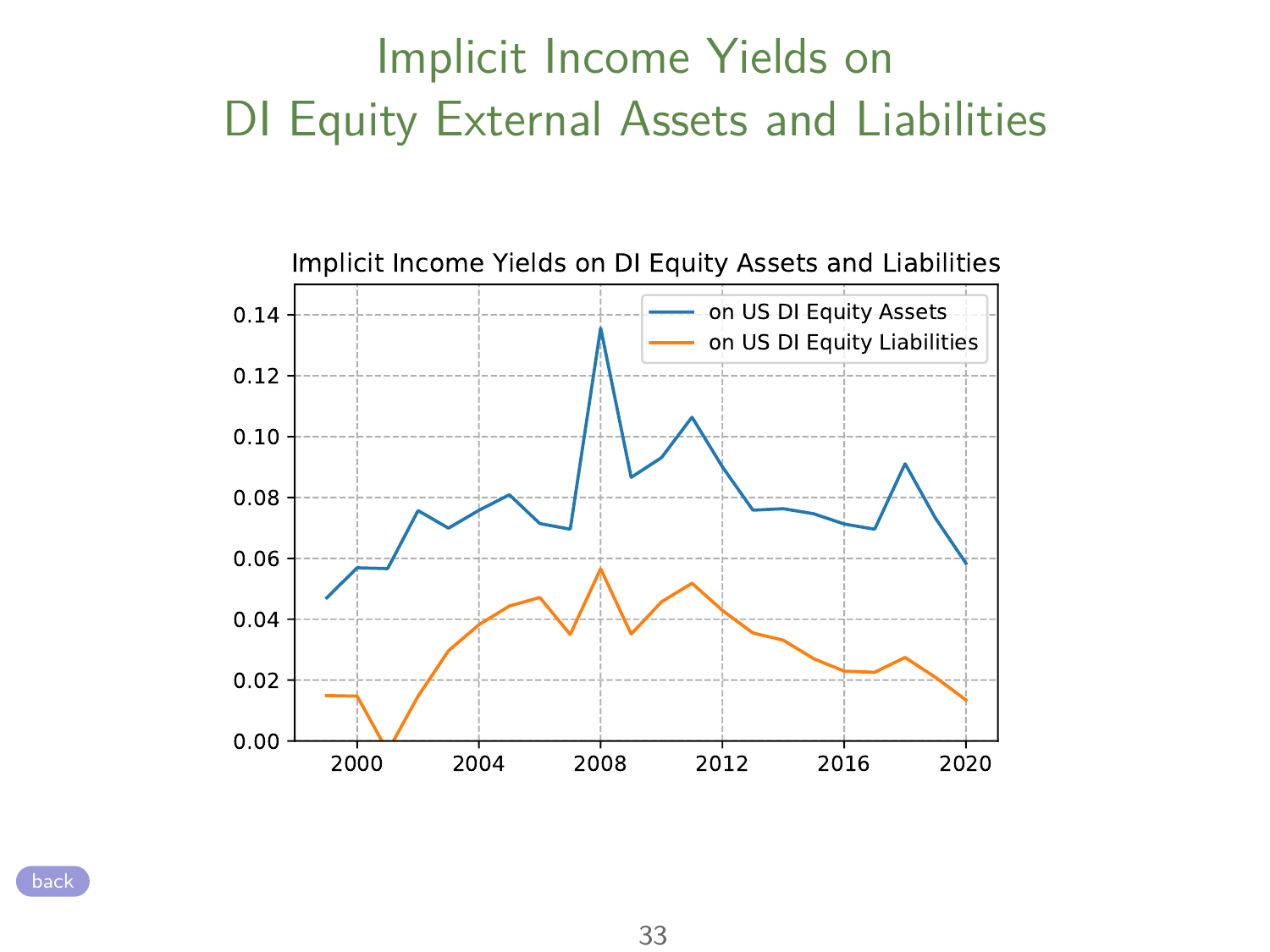# Implicit Income Yields on Portfolio Equity External Assets and Liabilities

<span id="page-37-0"></span>

[back](#page-34-0)